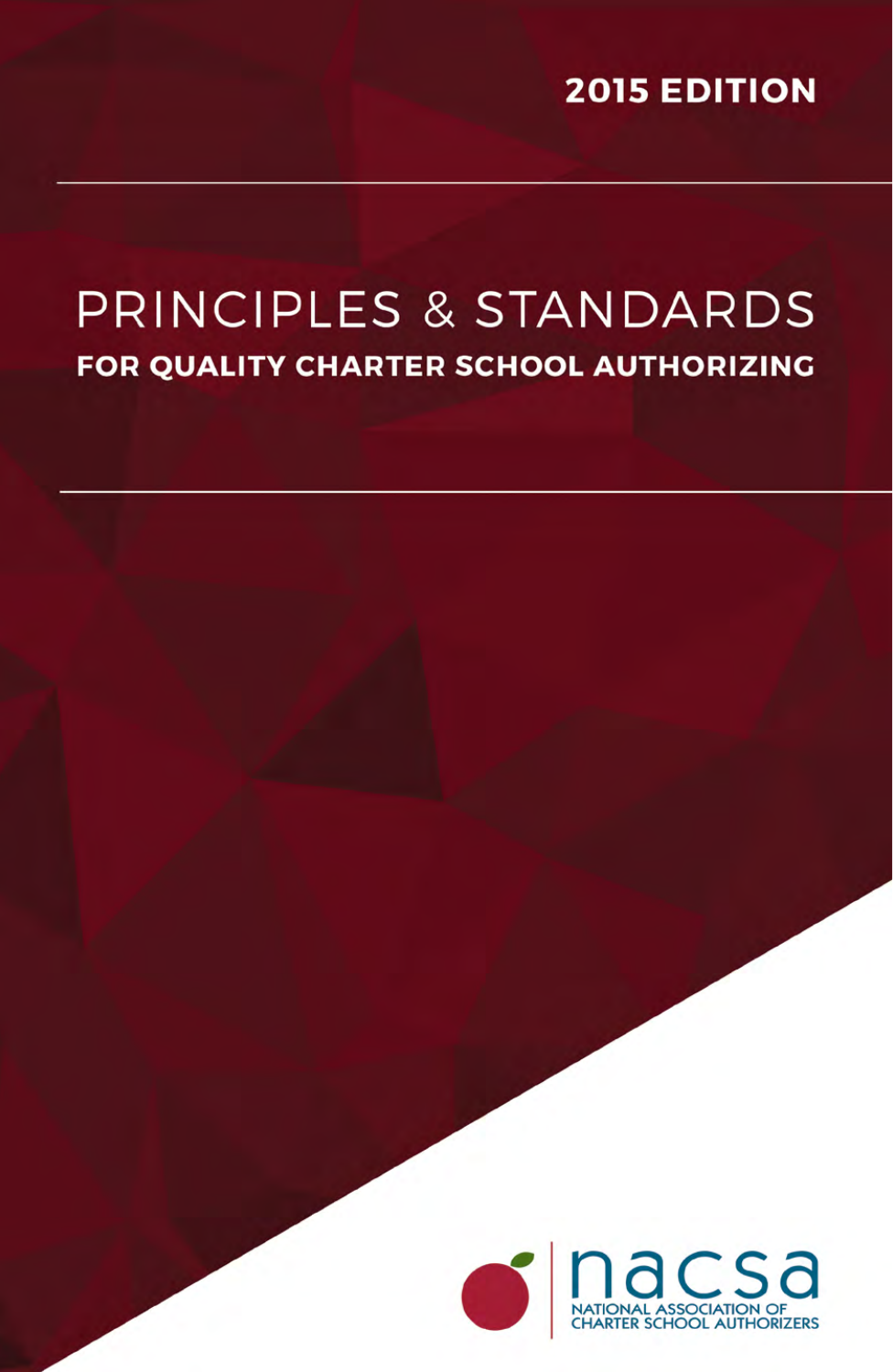## NACSA BOARD OF DIRECTORS (2015)

| Chair           | <b>Lisa Graham Keegan</b> [Principal Partner, The Keegan Company]                                                                                                                                                                                                                                                                                                                                                         |
|-----------------|---------------------------------------------------------------------------------------------------------------------------------------------------------------------------------------------------------------------------------------------------------------------------------------------------------------------------------------------------------------------------------------------------------------------------|
| Vice Chair      | <b>Scott Pearson</b> [Executive Director, District of Columbia Public Charter<br>School Board]                                                                                                                                                                                                                                                                                                                            |
| Secretary       | Alan Coverstone [Executive Director of Innovation, Metro Nashville<br>Public Schools]                                                                                                                                                                                                                                                                                                                                     |
| Treasurer       | <b>Steve Canavero</b> [Director, State Public Charter School Authority,<br>Nevada Department of Education]                                                                                                                                                                                                                                                                                                                |
| <b>Members</b>  | Mashea Ashton [CEO, Newark Charter School Fund]<br>José Cole-Gutiérrez [Director, Charter Schools Division, Los<br>Angeles Unified School District]<br><b>Rick Hess</b> [Director of Education Policy Studies, American<br>Enterprise Institutel<br><b>James Merriman</b> [CEO, New York City Charter School Center]<br><b>Hanna Skandera</b> [Secretary of Education, New Mexico Public<br><b>Education Department</b> ] |
| President & CEO | <b>Greg Richmond</b> [President and CEO, National Association of Charter                                                                                                                                                                                                                                                                                                                                                  |

#### *School Authorizers*]

## ABOUT NACSA

The National Association of Charter School Authorizers (NACSA) is an independent voice for effective charter school policy and thoughtful charter authorizing practices that lead to more great public schools. Our research, policy, and consultation work advances excellence and accountability in the charter school sector. With authorizers and other partners, we have built the gold standard for charter school authorizing. Through smart charter school growth, these authorizers will give hundreds of thousands of children a better chance each year.

NACSA first ratified *Principles & Standards for Quality Charter School Authorizing* on May 14, 2004. ©2004, 2005, 2007, 2009, 2010, 2012, 2015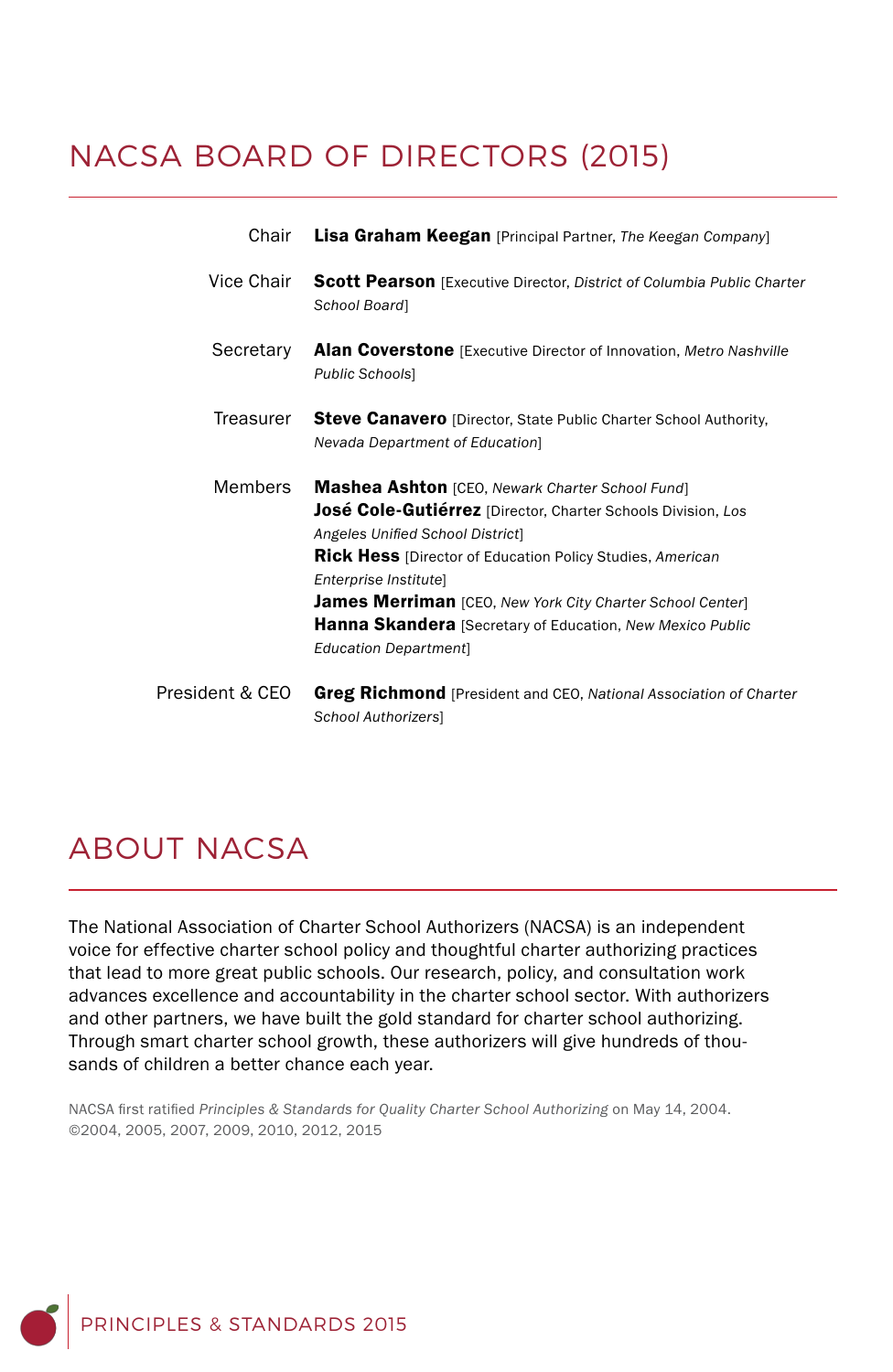

### LETTER FROM THE PRESIDENT & CEO

Dear Colleagues,

It has been nearly 25 years since the first charter school opened its doors. Today, more than two and a half million children depend on more than 6,440 charters to provide them with excellent educational opportunities. Many of these schools are innovative and outstanding, offering children a great and often significantly better alternative to the traditional district schools available to them. Yet too many charters do not provide the education promised—failing children, communities, and the public trust.

It is the responsibility of more than 1,000 charter school authorizers across the country to help ensure that charter schools fully deliver on the charter promise. To get there, we can and must demand more of ourselves. Good authorizing means approving only those schools with the best likelihood of succeeding and providing a sound education for children, closing bad schools, and strengthening the performance and accountability of all charter schools.

Authorizing has evolved over the course of these 25 years, led in part by the National Association of Charter School Authorizers' *Principles & Standards for Quality Charter* 

### **"WE CAN & MUST DEMAND MORE OF OURSELVES."**

*School Authorizing*. This resource serves as a guide for authorizers in making the critical decisions necessary to ensure that every charter school is a great school. NACSA's *Principles & Standards* reflects best practices developed through years of experience working with entities of all types who are engaged in

the daily work of charter school authorizing.

These guidelines have been written into numerous state laws, have informed federal legislation, and have served as the basis for the evaluation of authorizer practices. When embraced by authorizers and policymakers, they help to create an environment in which authorizers can better do their jobs to foster, and grow great charter schools.

A host of factors impact the quality of authorizing. NACSA's *Principles & Standards*  is not the only tool in the toolbox or the only factor relevant to good authorizing, but it provides a solid foundation of best practices to guide authorizers in the critical and often complex job of improving educational options for children through charter schools. Every child deserves a great education; if we get authorizing right, we can go a long way toward making that goal a reality.

Sincerely,<br>Heg Richwon

Greg Richmond President & CEO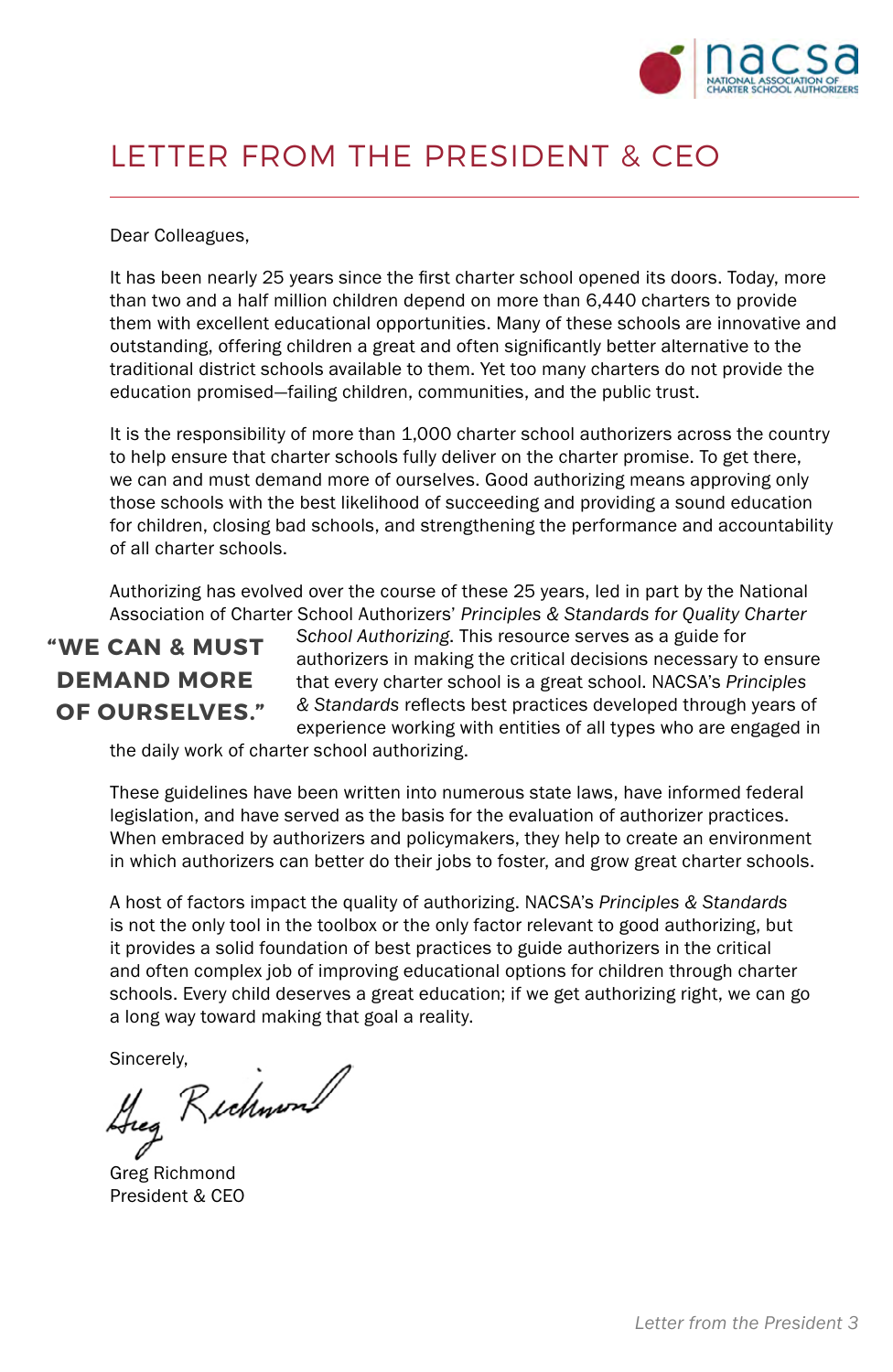## TABLE OF CONTENTS

| <b>INTRODUCTION</b>                               | 5  |
|---------------------------------------------------|----|
| PRINCIPLES FOR QUALITY CHARTER SCHOOL AUTHORIZING |    |
| Maintain High Standards                           | 8  |
| Uphold School Autonomy                            | 8  |
| Protect Student & Public Interests                | 9  |
| STANDARDS FOR QUALITY CHARTER SCHOOL AUTHORIZING  |    |
| Agency Commitment & Capacity                      | 10 |
| Application Process & Decision Making             | 12 |
| <b>Performance Contracting</b>                    | 14 |
| Ongoing Oversight & Evaluation                    | 17 |
| Revocation & Renewal Decision Making              | 20 |
| <b>KEY ELEMENTS FOR SPECIAL TOPICS</b>            |    |
| <b>ENDNOTES</b>                                   | 26 |

PRINCIPLES & STANDARDS 2015 Ő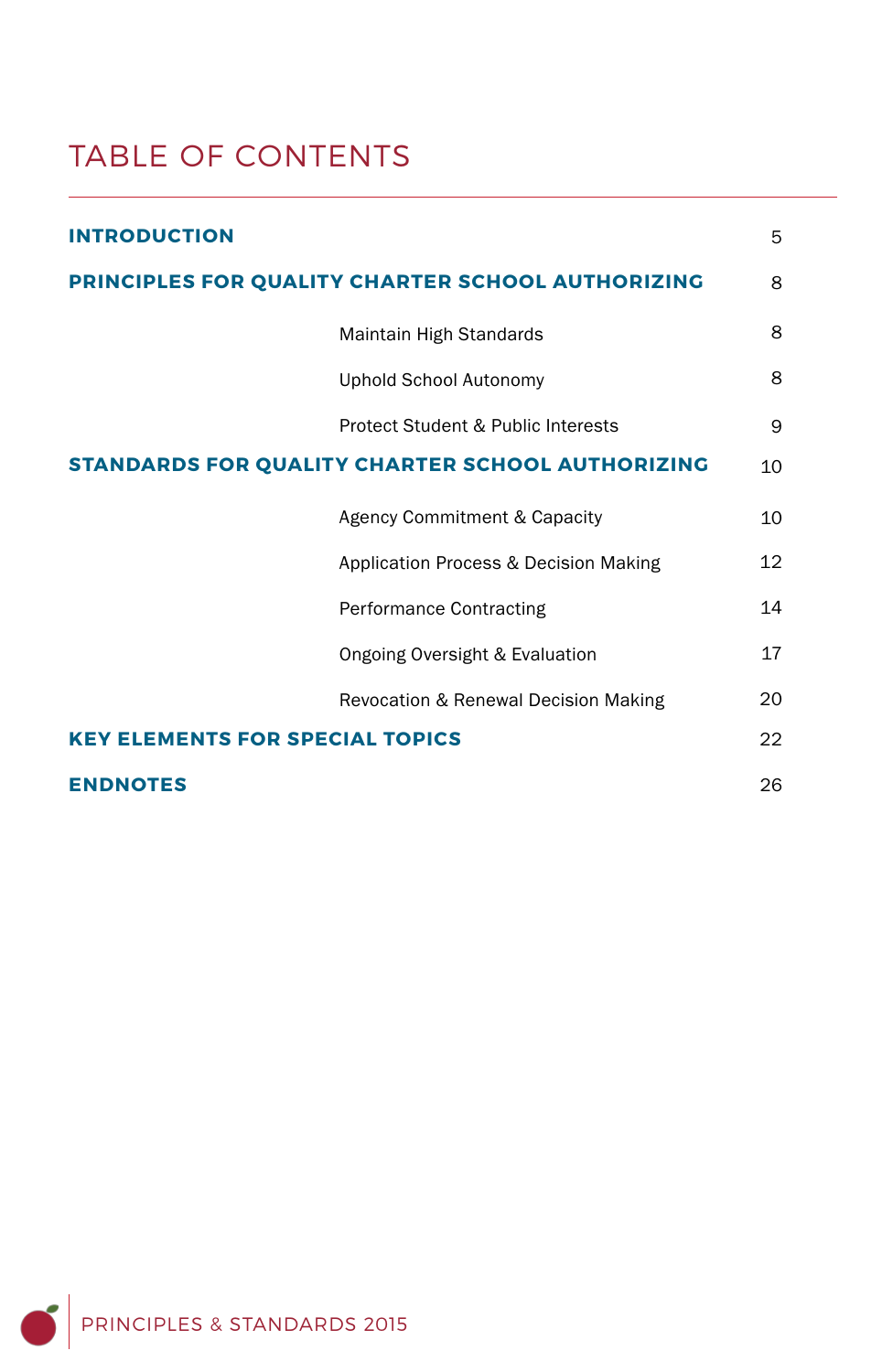## INTRODUCTION

Charter school authorizing is a powerful strategy for making excellent public schools and educational opportunities available to all students. Done well, charter authorizing increases student achievement by expanding the supply of quality public schools to satisfy unmet needs—particularly by providing life-changing opportunities for students ill-served by the existing school system.

Charter authorizing is complex work, requiring constant balancing of diverse and often competing interests. It is a public responsibility for authorizing institutions, as well as a highly developed profession for the individuals charged with this stewardship role. Quality authorizing requires specialized knowledge, skills, commitment, and adherence to essential professional standards in order to serve students and the public well, and achieve the purposes of state charter laws. Since 2004, the National Association

**"CHARTER AUTHORIZING IS COMPLEX WORK, REQUIRING CONSTANT BALANCING OF DIVERSE AND OFTEN COMPETING INTERESTS."**

of Charter School Authorizers (NACSA) has established and widely promoted such standards—the first *Principles & Standards for Quality Charter School Authorizing* and subsequent editions—to provide essential guidance to charter authorizing organizations and their leaders, as well as to policymakers who seek to support quality authorizing.

Because charter authorizing is a continually developing profession, these professional standards must likewise continually evolve in conjunction with the growth and complexity of the ever-growing charter school sector. *Principles & Standards for Quality Charter School Authorizing* derives from NACSA's vast experience, research, and lessons learned from working with authorizers across the nation.<sup>1</sup> Accordingly, NACSA revisits and updates these Principles and Standards regularly to ensure that they address current authorizing challenges and reflect the latest lessons drawn from practice, research, and analysis.

#### **WHO SHOULD USE THIS RESOURCE**

These *Principles & Standards* are designed primarily for authorizing institutions, and as such, they provide practical guidance to help authorizer staff and authorizer board members carry out their work as a standards-based profession rather than simply a list of tasks. For policymakers, this publication should highlight the complexity and challenges of quality authorizing—and the need for state policy to contemplate and invest adequately in authorizing to achieve a quality charter school sector.

#### **PURPOSES OF THESE PRINCIPLES AND STANDARDS**

*Principles & Standards for Quality Charter School Authorizing* is intended to serve, above all, as a guide to formative development for charter authorizers at all stages and levels of experience. For new or less-experienced authorizers, these Principles and Standards offer an essential road map to guide planning and organizational development of strong practices, including the identification of areas where deeper guidance or additional assistance is needed. For experienced authorizers, this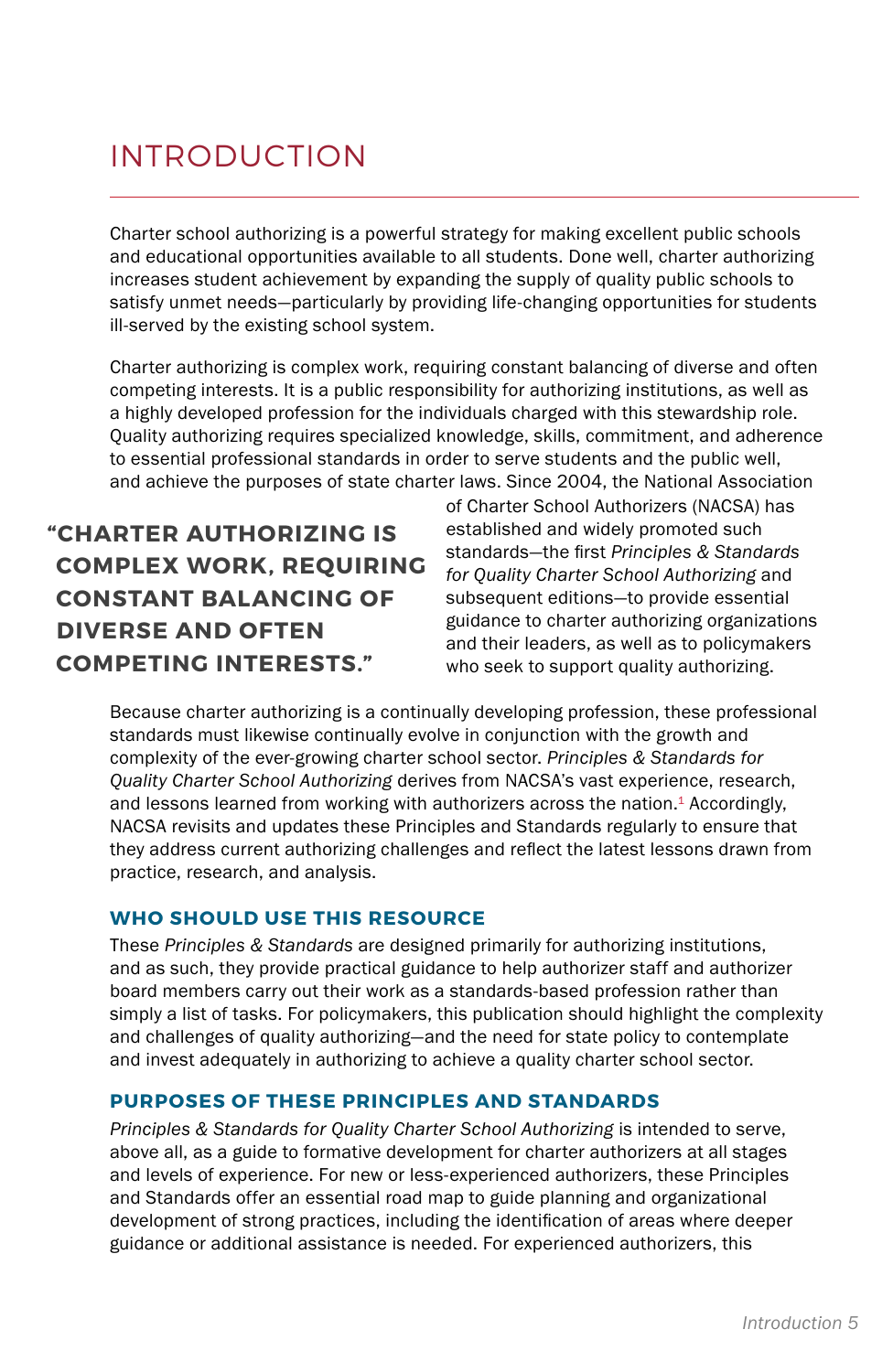publication is a resource for identifying areas for improvement or refinement to achieve ever-stronger outcomes, as demonstrated by the quality of the schools they oversee.

### **"THESE GOALS INCLUDE SAFE-GUARDING THE RIGHTS OF ALL STUDENTS TO ENJOY EQUAL ACCESS TO THE SCHOOLS OF THEIR CHOICE, TO RECEIVE APPROPRIATE SERVICES, AND TO BE TREATED FAIRLY."**

(NACSA has a wide range of practical resources that offer more guidance and support in fulfilling these Principles and Standards. Most of these resources are available at www.qualitycharters.org. In addition, NACSA stands ready to provide further assistance to authorizers upon request.)

NACSA uses these Principles and Standards to guide its professional development of authorizers, authorizer evaluations, and research and policy agendas. NACSA recommends that these professional standards anchor state policies concerning charter authorizing, including adequate investment in authorizing as well as evaluations of authorizer quality. To that end, NACSA recommends that states endorse and apply professional standards for charter authorizing that meet or exceed these Principles and Standards. In recent years, a rapidly growing number of states have done exactly this, and NACSA advocates the adoption of similar policies in all charter school states. We hope NACSA's *Principles & Standards for Quality Charter School Authorizing* will continue to advance and elevate the profession, giving authorizers clear guidance to develop, strengthen, and refine their practices in pursuit of educational excellence for all students.

In addition to promoting academic success, these Principles and Standards are designed to promote additional goals that are also the responsibility of authorizers. These goals include safeguarding:

- 1. The rights of all students to enjoy equal access to the schools of their choice, to receive appropriate services, and to be treated fairly;
- 2. The public interest in ensuring that publicly funded programs are accountable, transparent, well governed, efficient, and effectively administered; and
- 3. The autonomy of charter school operators, giving them the freedom to control core functions, which lies at the heart of the charter school concept.

The pursuit of these multiple, sometimes-competing goals will often require an authorizer's professional judgment and thoughtful balancing.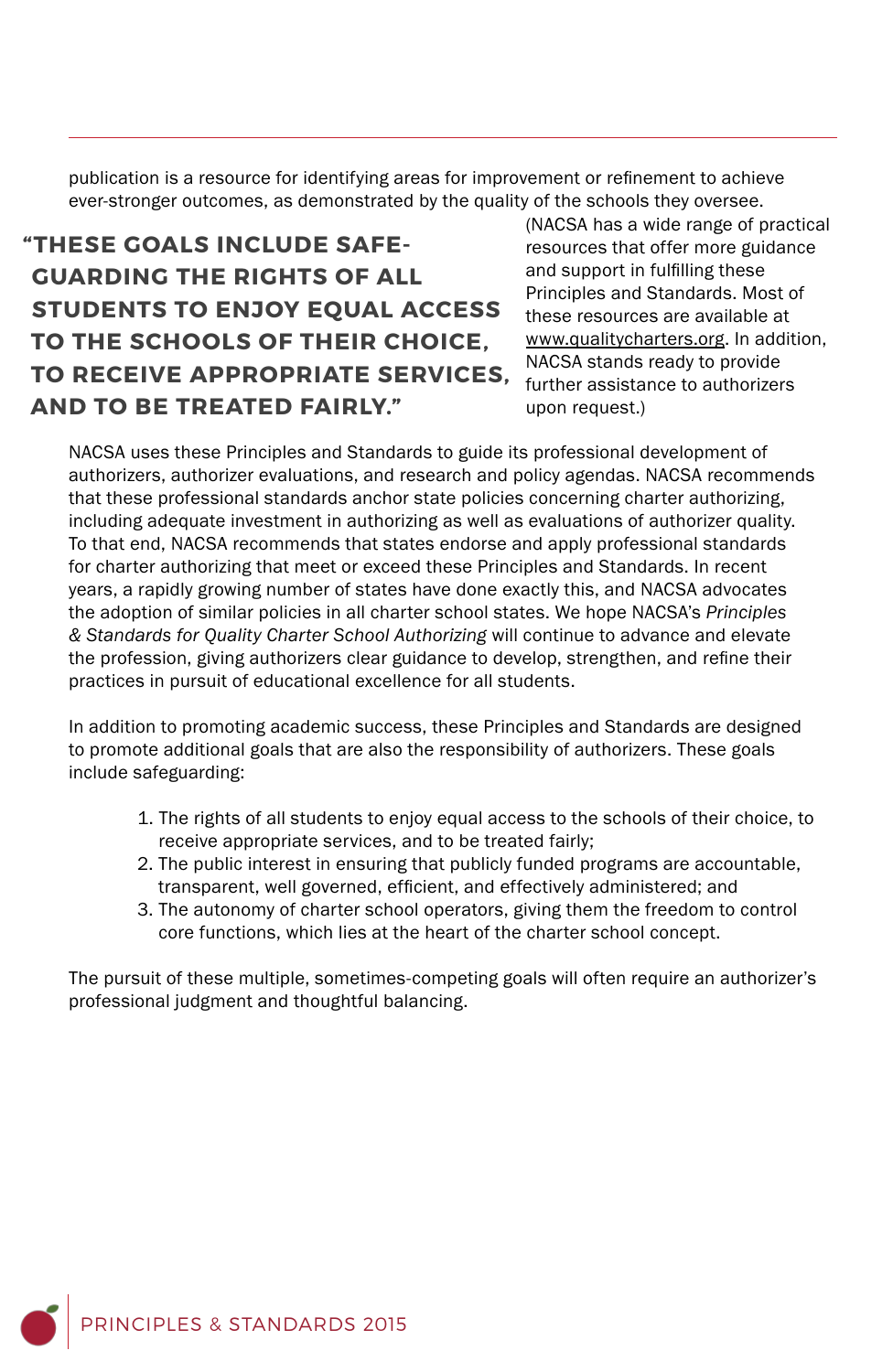

#### **HOW THESE PRINCIPLES AND STANDARDS WERE DEVELOPED**

NACSA's *Principles & Standards for Quality Charter School Authorizing* is based on an enormous body of work, research, and input over many years from authorizers and other experts in this unique field. In addition to NACSA's own considerable board, staff, and organizational experience in authorizing, these Principles and Standards are grounded in broad and deep experience collected over the years through:

- Multiple national advisory panels and focus groups bringing together experienced authorizers of all types, researchers, and other experts and leaders in the charter movement;
- Broad input from NACSA members and other education leaders; and
- NACSA's research practice, including in-depth authorizer evaluations, extensive interviews, document and policy analysis, and examination of reported practices and outcomes.

These inclusive processes have produced a rich base of knowledge built on deep experience, study, deliberation, and refinement that reflects collective insights on best practices among authorizers of all types and portfolio sizes across the country.

#### **THE STRUCTURE AND CONTENT OF THIS PUBLICATION**

These Principles and Standards begin with three clearly stated Core Principles, followed by more detailed Standards and accompanying practical guidance that authorizers often seek. Readers should note:

- The Core Principles are broad, bedrock values that authorizers should uphold consistently throughout their pursuit and implementation of the Standards.
- The Standards are presented in five sections, each of which is introduced by a brief statement that summarizes the scope of the Standards that follow.
- Most of the Standards are "essential standards," meaning that authorizers at every stage of development should place priority on following them. In addition, a small number of "advanced standards" are also fully recommended for all authorizers; but given the need to prioritize, these may be more practical for authorizers who are already implementing the essential standards.

Additional resources are available on NACSA's website: www.qualitycharters.org.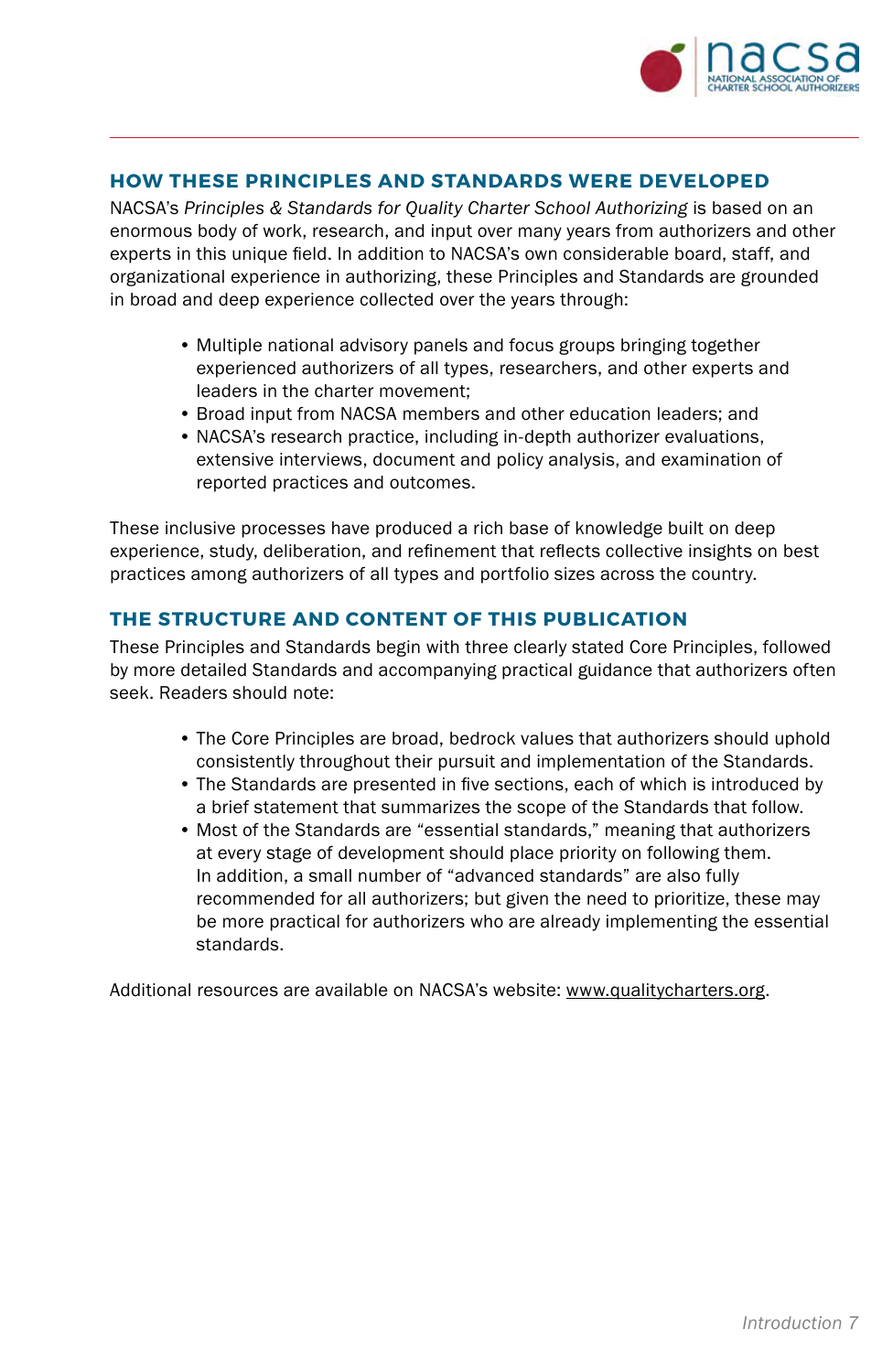# **PRINCIPLES** FOR QUALITY CHA

A quality authorizer engages in responsible oversight of charter schools by ensuring that schools have both the autonomy to which they are entitled and the public accountability for which they are responsible. The following three responsibilities lie at the heart of the authorizing endeavor, and authorizers should be guided by and fulfill these Core Principles in all aspects of their work:

#### **THREE CORE PRINCIPLES OF CHARTER AUTHORIZING:**

#### **1. MAINTAIN HIGH STANDARDS FOR SCHOOLS**

#### **2. UPHOLD SCHOOL AUTONOMY**

#### **3. PROTECT STUDENT AND PUBLIC INTERESTS**

In short, authorizers should ensure quality oversight that maintains high educational and operational standards, preserves school-level autonomy, and safeguards student and public interests.

#### **1. MAINTAIN HIGH STANDARDS**

A Quality Authorizer...

Sets high standards for approving charter applicants.

Maintains high standards for the schools it oversees.

Effectively cultivates quality charter schools that meet identified educational needs.

Oversees charter schools that, over time, meet the performance standards and targets on a range of measures and metrics set forth in their charter contracts. (See Box 4)

Closes schools that fail to meet standards and targets set forth in law and by contract.

#### **2. UPHOLD SCHOOL AUTONOMY**

A Quality Authorizer...

Honors and preserves core autonomies crucial to school success including:

- Governing board independence from the authorizer;
- Personnel;
- School vision and culture;
- Instructional programming, design, and use of time; and
- Budgeting.

Assumes responsibility not for the success or failure of individual schools, but for holding schools accountable for their performance.

Minimizes administrative and compliance burdens on schools.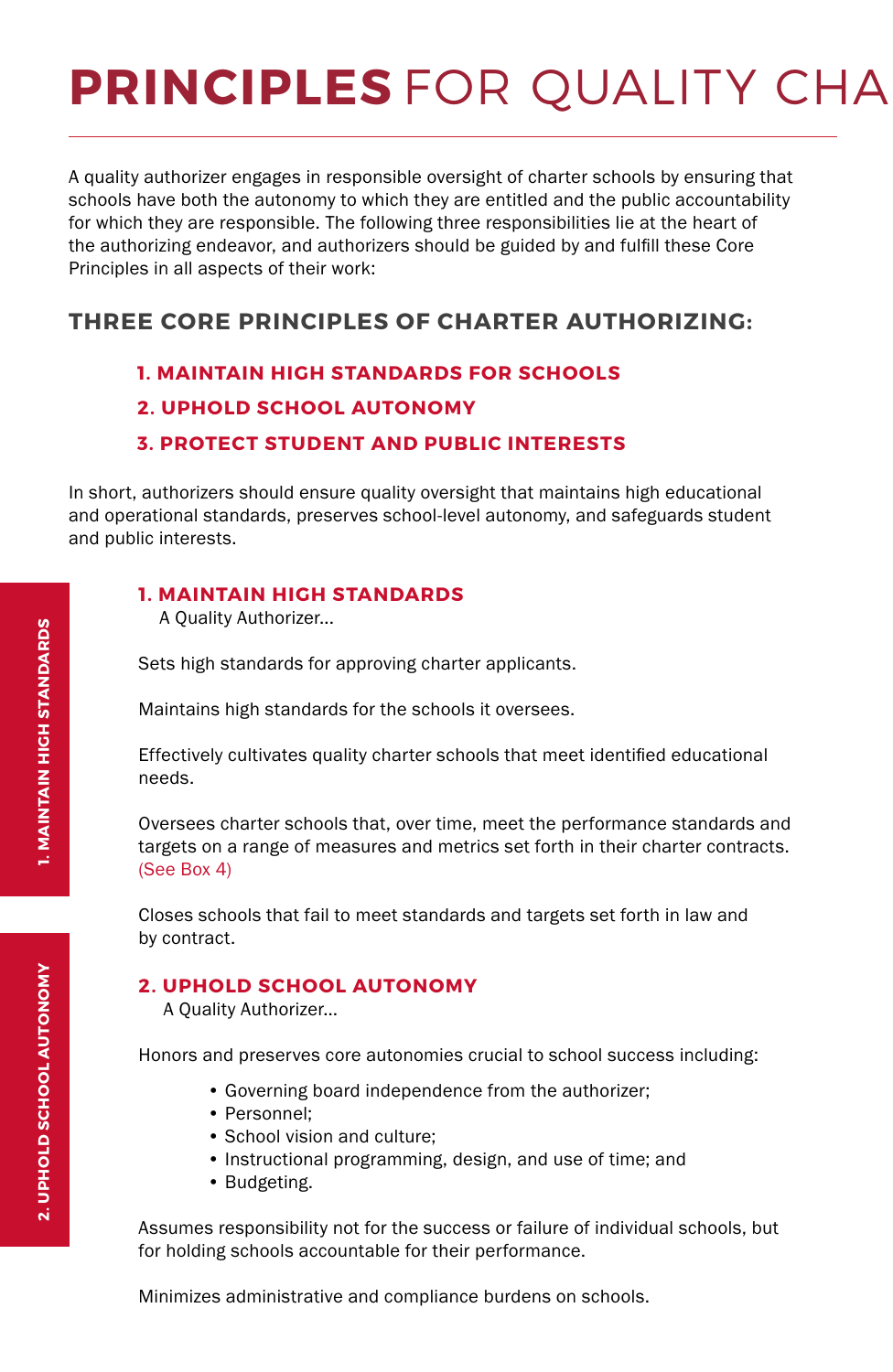# **RTER SCHOOL AUTHORIZING**

Focuses on holding schools accountable for outcomes rather than processes.

#### **3. PROTECT STUDENT & PUBLIC INTERESTS**

A Quality Authorizer...

Makes the well-being and interests of students the fundamental value informing all the authorizer's actions and decisions.

Holds schools accountable for fulfilling fundamental public-education obligations to all students, which includes providing:

- Nonselective, nondiscriminatory access to all eligible students;
- Fair treatment in admissions and disciplinary actions for all students; and
- Appropriate services for all students, including those with disabilities and English learners, in accordance with applicable law.

Holds schools accountable for fulfilling fundamental obligations to the public, which includes providing:

- Sound governance, management, and stewardship of public funds; and
- Public information and operational transparency in accordance with law.

Ensures in its own work:

- Ethical conduct;
- Focus on the mission of chartering high-quality schools;
- Clarity, consistency, and public transparency in authorizing policies, practices, and decisions;
- Effective and efficient public stewardship; and
- Compliance with applicable laws and regulations

Supports parents and students in being well-informed about the quality of education provided by charter schools.

These Principles for Quality Charter School Authorizing constitute the foundation for the following Standards for Quality Charter School Authorizing that guide authorizers' practices day to day, from establishing a chartering office through all major stages of chartering responsibility. NACSA's Principles & Standards for Quality Charter School Authorizing provide essential guidance for the unique professional practice of authorizers and their daily balancing act of honoring the autonomy of charter schools while holding them accountable for high achievement, effective management, and serving all students well.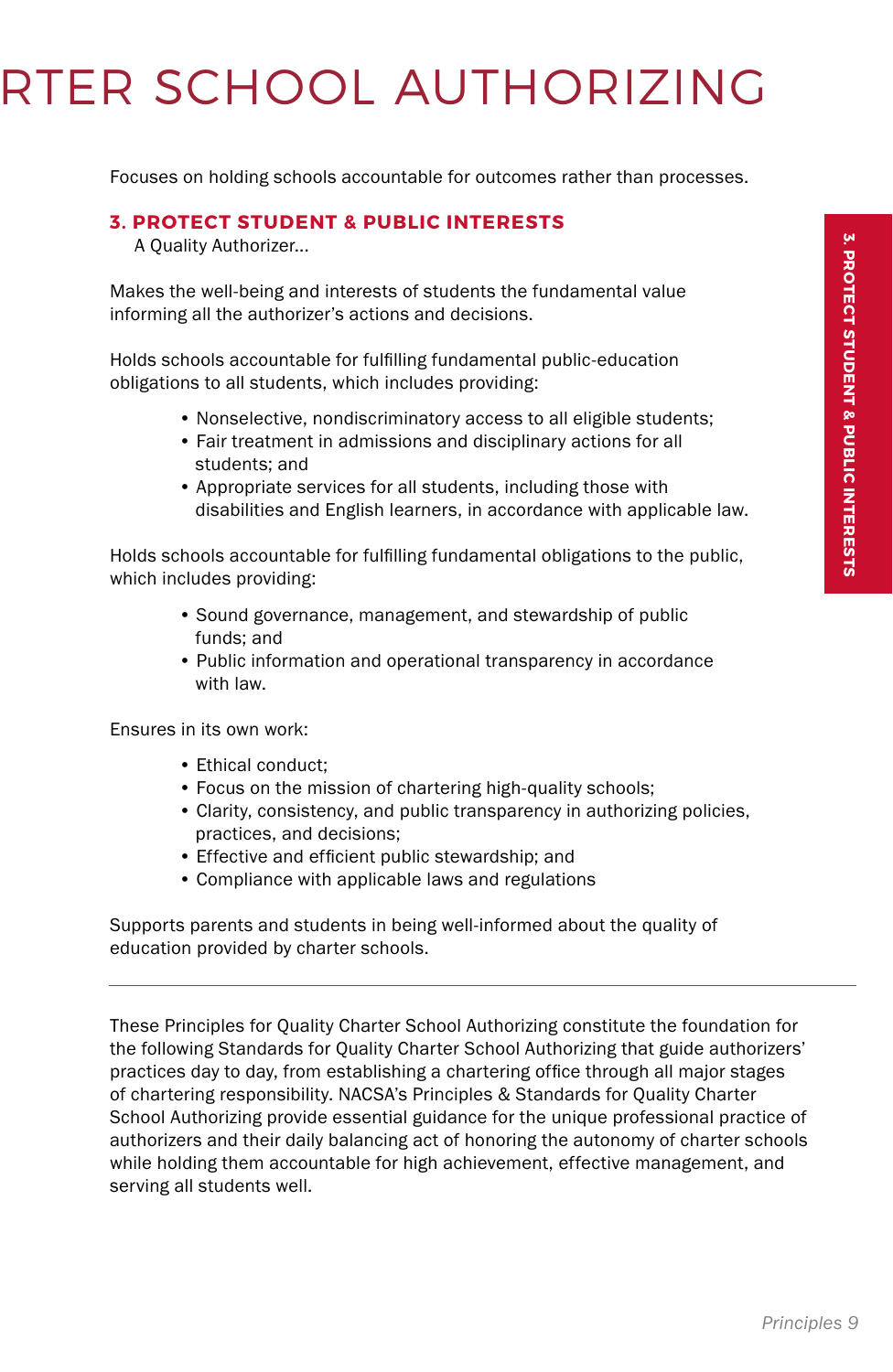# **STANDARDS** FOR QUALITY CHA

#### **1. AGENCY COMMITMENT & CAPACITY**

A quality authorizer engages in chartering as a means to foster excellent schools that meet identified needs, clearly prioritizes a commitment to excellence in education and in authorizing practices, and creates organizational structures and commits human and financial resources necessary to conduct its authorizing duties effectively and efficiently.

#### **PLANNING AND COMMITMENT TO EXCELLENCE**

A Quality Authorizer...

Supports and advances the purposes of charter school law.

Ensures that the authorizer's governing board, leadership, and staff understand and are committed to the three Core Principles of authorizing.

Defines external relationships and lines of authority to protect its authorizing functions from conflicts of interest and political influence.

Implements policies, processes, and practices that streamline and systematize its work toward stated goals, and executes its duties efficiently while minimizing administrative burdens on schools.

Evaluates its work regularly against national standards for quality authorizing and recognized effective practices, and develops and implements timely plans for improvement when it falls short.

States a clear mission for quality authorizing.

#### **ADVANCED STANDARDS**

*Articulates and implements an intentional strategic vision and plan for chartering, including clear priorities, goals, and time frames for achievement.*

*Evaluates its work regularly against its chartering mission and strategic plan goals, and implements plans for improvement when falling short of its mission and strategic plan.*

*Provides an annual public report on the authorizer's progress and performance in meeting its strategic plan goals.*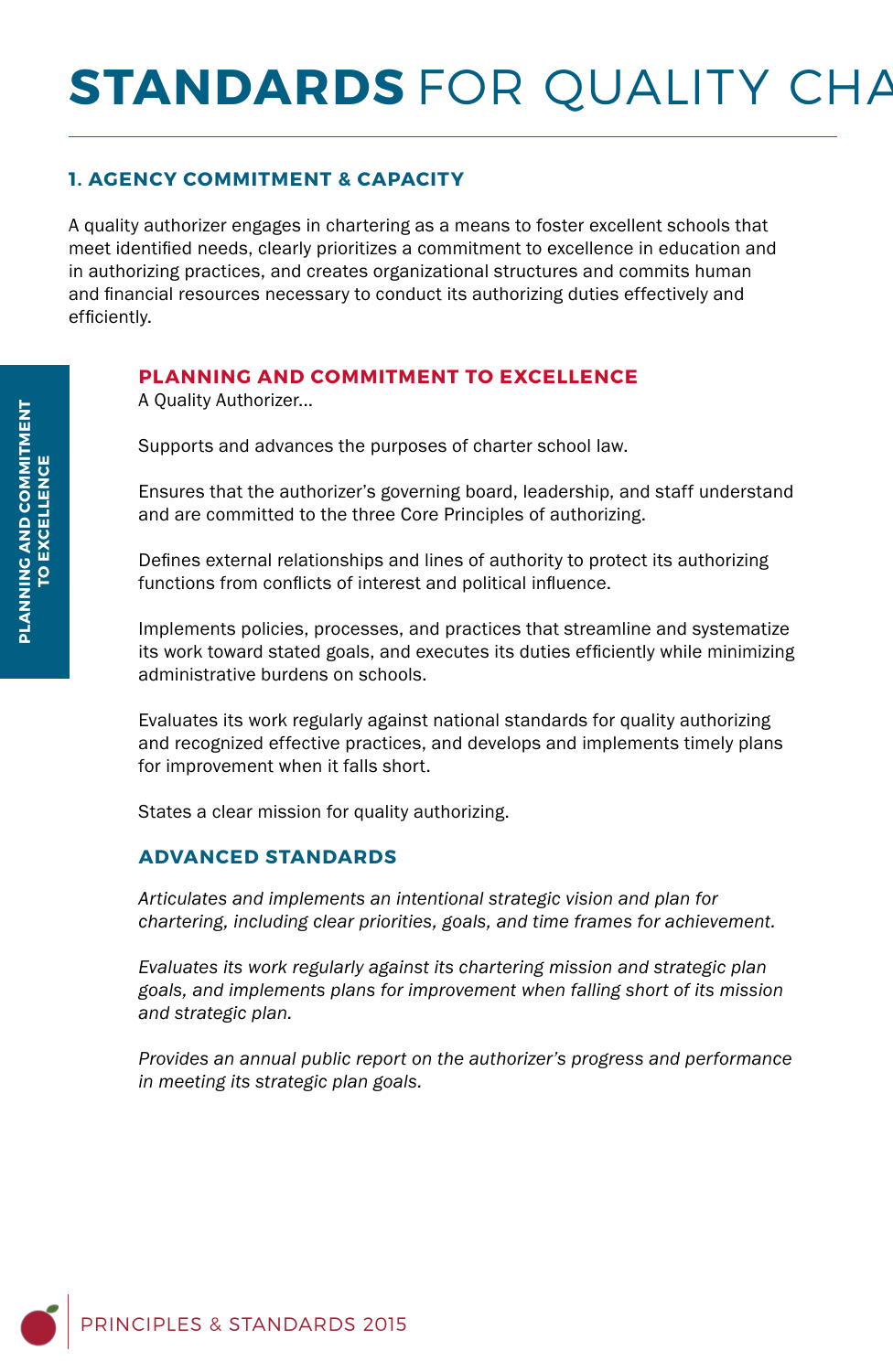# **RTER SCHOOL AUTHORIZING**

#### **HUMAN RESOURCES**

A Quality Authorizer...

Enlists expertise and competent leadership for all areas essential to charter school oversight—including, but not limited to, education leadership; curriculum, instruction, and assessment; special education, English learners, and other diverse learning needs; performance management and accountability; law; finance; facilities; and nonprofit governance and management—through staff, contractual relationships, and/or intra- or inter-agency collaborations.

Employs competent personnel at a staffing level appropriate and sufficient to carry out all authorizing responsibilities in accordance with national standards, and commensurate with the scale of the charter school portfolio.

Provides for regular professional development for the agency's leadership and staff to achieve and maintain high standards of professional authorizing practice and to enable continual agency improvement.

#### **FINANCIAL RESOURCES**

A Quality Authorizer...

Determines the financial needs of the authorizing office and devotes sufficient financial resources to fulfill its authorizing responsibilities in accordance with national standards and commensurate with the scale of the charter school portfolio.

Structures its funding in a manner that avoids conflicts of interest, inducements, incentives, or disincentives that might compromise its judgment in charter approval and accountability decision making.<sup>2</sup>

Deploys funds effectively and efficiently with the public's interests in mind.

## **"A QUALITY AUTHORIZER ENGAGES IN CHARTERING AS A MEANS TO FOSTER EXCELLENT SCHOOLS THAT MEET IDENTIFIED NEEDS..."**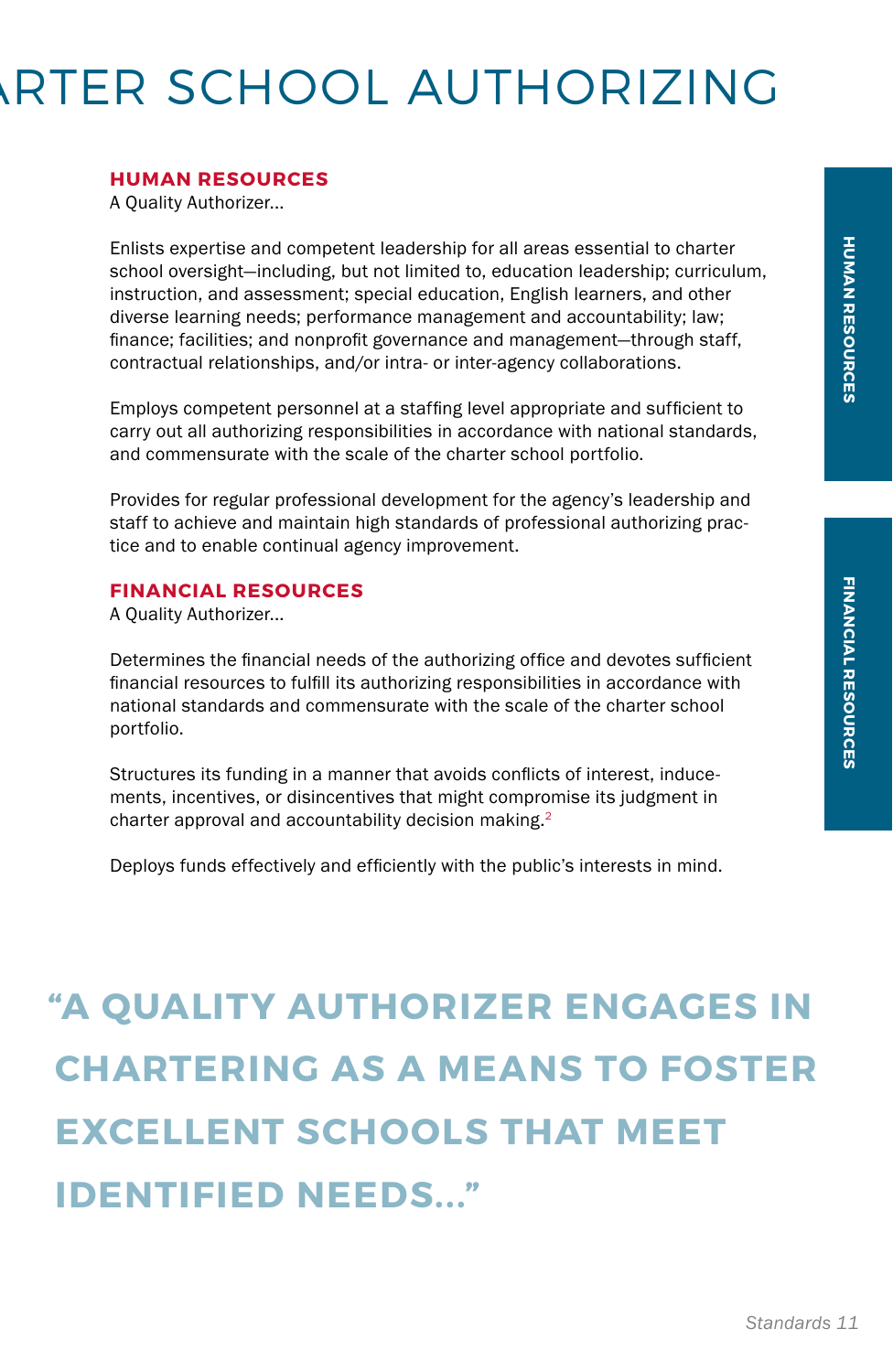#### **2. APPLICATION PROCESS & DECISION MAKING**

A quality authorizer implements a comprehensive application process that includes clear application questions and guidance; follows fair, transparent procedures and rigorous criteria; and grants charters only to applicants who demonstrate strong capacity to establish and operate a quality charter school.<sup>3</sup>

#### **PROPOSAL INFORMATION, QUESTIONS, AND GUIDANCE**

A Quality Authorizer...

Issues a charter application information packet or request for proposals (RFP) that:

- States any chartering priorities the authorizer may have established;
- Articulates comprehensive application questions to elicit the information needed for rigorous evaluation of applicants' plans and capacities; and
- Provides clear guidance and requirements regarding application content and format, while explaining evaluation criteria.

Welcomes proposals from first-time charter applicants as well as existing school operators/replicators, while appropriately distinguishing between the two kinds of developers in proposal requirements and evaluation criteria.

Encourages expansion and replication of charter schools that demonstrate success and capacity for growth.

Is open to considering diverse educational philosophies and approaches, and expresses a commitment to serve students with diverse needs.

#### **ADVANCED STANDARDS**

*Broadly invites and solicits charter applications while publicizing the authorizer's strategic vision and chartering priorities, without restricting or refusing to review applications that propose to fulfill other goals.* 

#### **FAIR, TRANSPARENT, QUALITY-FOCUSED PROCEDURES**

A Quality Authorizer...

Implements a charter application process that is open, well publicized, and transparent, and is organized around clear, realistic timelines.

Allows sufficient time for each stage of the application and school pre-opening process to be carried out with quality and integrity.4

Explains how each stage of the application process is conducted and evaluated.

Communicates chartering opportunities, processes, approval criteria, and decisions clearly to the public.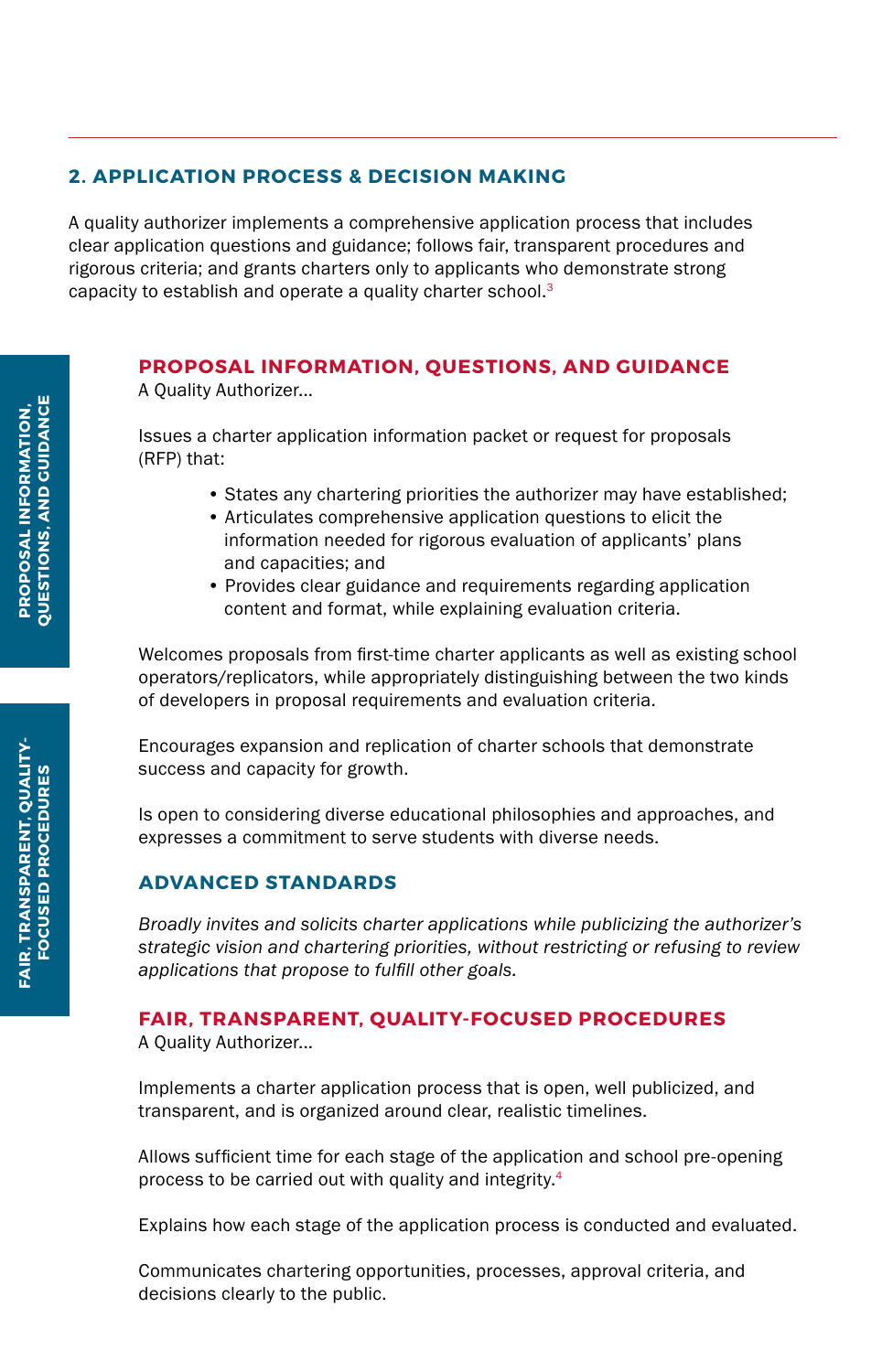Informs applicants of their rights and responsibilities and promptly notifies applicants of approval or denial, while explaining the factors that determined the decision.

#### **RIGOROUS APPROVAL CRITERIA**

A Quality Authorizer...

Requires all applicants to present a clear and compelling mission, a quality educational program, a solid business plan, effective governance and management structures and systems, founding team members demonstrating diverse and necessary capabilities, and clear evidence of the applicant's capacity to execute its plan successfully.

Establishes distinct requirements and criteria for applicants who are existing school operators or replicators. (See Box 1)

Establishes distinct requirements and criteria for applicants proposing to contract with education service or management providers. (See Box 2)

Establishes distinct requirements and criteria for applicants that propose to operate virtual or online charter schools.

#### **RIGOROUS DECISION MAKING**

A Quality Authorizer...

Grants charters only to applicants that have demonstrated competence and capacity to succeed in all aspects of the school, consistent with the stated approval criteria.

Rigorously evaluates each application through thorough review of the written proposal, a substantive in-person interview with each qualified applicant, and other due diligence to examine the applicant's experience and capacity, conducted by knowledgeable and competent evaluators.

Engages, for both written application reviews and applicant interviews, highly competent teams of internal and external evaluators with relevant educational, organizational (governance and management), financial, and legal expertise, as well as thorough understanding of the essential principles of charter school autonomy and accountability.

Provides orientation or training to application evaluators (including interviewers) to ensure consistent evaluation standards and practices, observance of essential protocols, and fair treatment of applicants.

Ensures that the application-review process and decision making are free of conflicts of interest, and requires full disclosure of any potential or perceived conflicts of interest between reviewers or decision makers and applicants.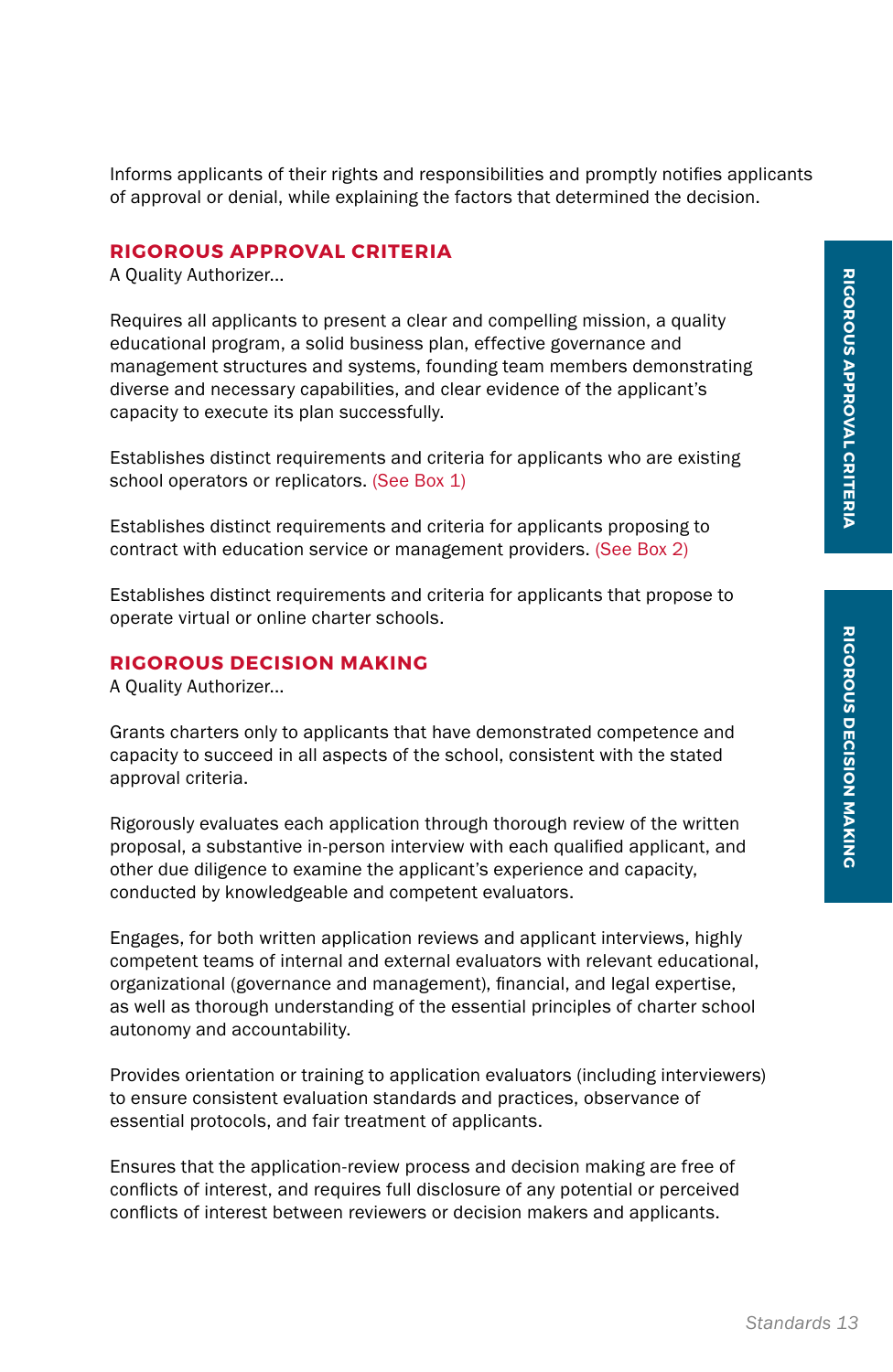#### **3. PERFORMANCE CONTRACTING**

A quality authorizer executes contracts with charter schools that articulate the rights and responsibilities of each party regarding school autonomy, funding, administration and oversight, outcomes, measures for evaluating success or failure, performance consequences, and other material terms. The contract is an essential document, separate from the charter application, that establishes the legally binding agreement and terms under which the school will operate and be held accountable.

#### **CONTRACT TERM, NEGOTIATION, AND EXECUTION**

A Quality Authorizer...

Executes a contract with a legally incorporated governing board independent of the authorizer.

Grants charter contracts for an initial term of five operating years or longer only with periodic high-stakes reviews every five years.<sup>5</sup>

Defines material terms of the contract.

Ensures mutual understanding and acceptance of the terms of the contract by the school's governing board prior to authorization or charter granting by the authorizing board.

Allows—and requires contract amendments for—occasional material changes to a school's plans, but does not require amending the contract for non-material modifications.

#### **RIGHTS AND RESPONSIBILITIES**

A Quality Authorizer...

Executes charter contracts that clearly:

- State the rights and responsibilities of the school and the authorizer;
- State and respect the autonomies to which schools are entitled based on statute, waiver, or authorizer policy—including those relating to the school's authority over educational programming, staffing, budgeting, and scheduling;
- Define performance standards, criteria, and conditions for renewal, intervention, revocation, and non-renewal, while establishing the consequences for meeting or not meeting standards or conditions;
- State the statutory, regulatory, and procedural terms and conditions for the school's operation;
- State reasonable pre-opening requirements or conditions for new schools to ensure that they meet all health, safety, and other legal requirements prior to opening and are prepared to open smoothly;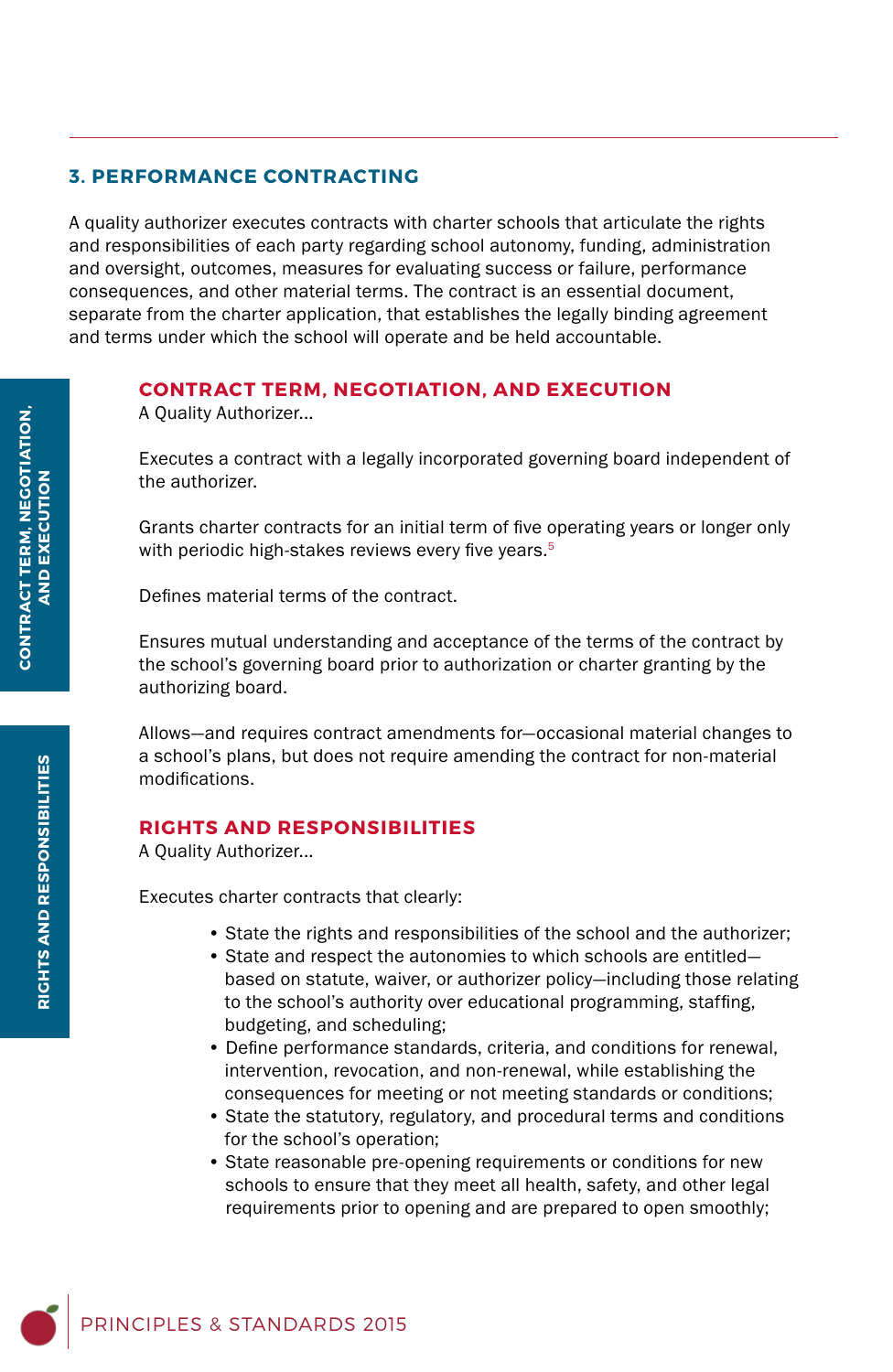- State the responsibility and commitment of the school to adhere to essential public-education obligations, including admitting and serving all eligible students so long as space is available, and not expelling or counseling out students except pursuant to a legal discipline policy approved by the authorizer; and
- State the responsibilities of the school and the authorizer in the event of school closures.

Ensures that any fee-based services that the authorizer provides are set forth in a services agreement that respects charter school autonomy and treats the charter school equitably compared to district schools, if applicable; and ensures that purchasing such services is explicitly not a condition of charter approval, continuation, or renewal.

#### **PERFORMANCE STANDARDS**

A Quality Authorizer...

Executes charter contracts that plainly:

- Establish the performance standards under which schools will be evaluated, using objective and verifiable measures of student achievement as the primary measure of school quality;
- Define clear, measurable, and attainable academic, financial, and organizational performance standards and targets that the school must meet as a condition of renewal, including but not limited to state and federal measures; (See Box 3)
- Include expectations for appropriate access, education, support services, and outcomes for students with disabilities;
- Define the sources of academic data that will form the evidence base for ongoing and renewal evaluation, including state-mandated and other standardized assessments, student academic growth measures, internal assessments, qualitative reviews, and performance comparisons with other public schools in the district and state;6
- Define the sources of financial data that will form the evidence base for ongoing and renewal evaluation, grounded in professional standards for sound financial operations and sustainability;
- Define the sources of organizational data that will form the evidence base for ongoing and renewal evaluation, focusing on fulfillment of legal obligations, fiduciary duties, and sound public stewardship; and
- Include clear, measurable performance standards to judge the effectiveness of alternative schools, if applicable—requiring and appropriately weighting rigorous mission-specific performance measures and metrics that credibly demonstrate each school's success in fulfilling its mission and serving its special population.<sup>7</sup>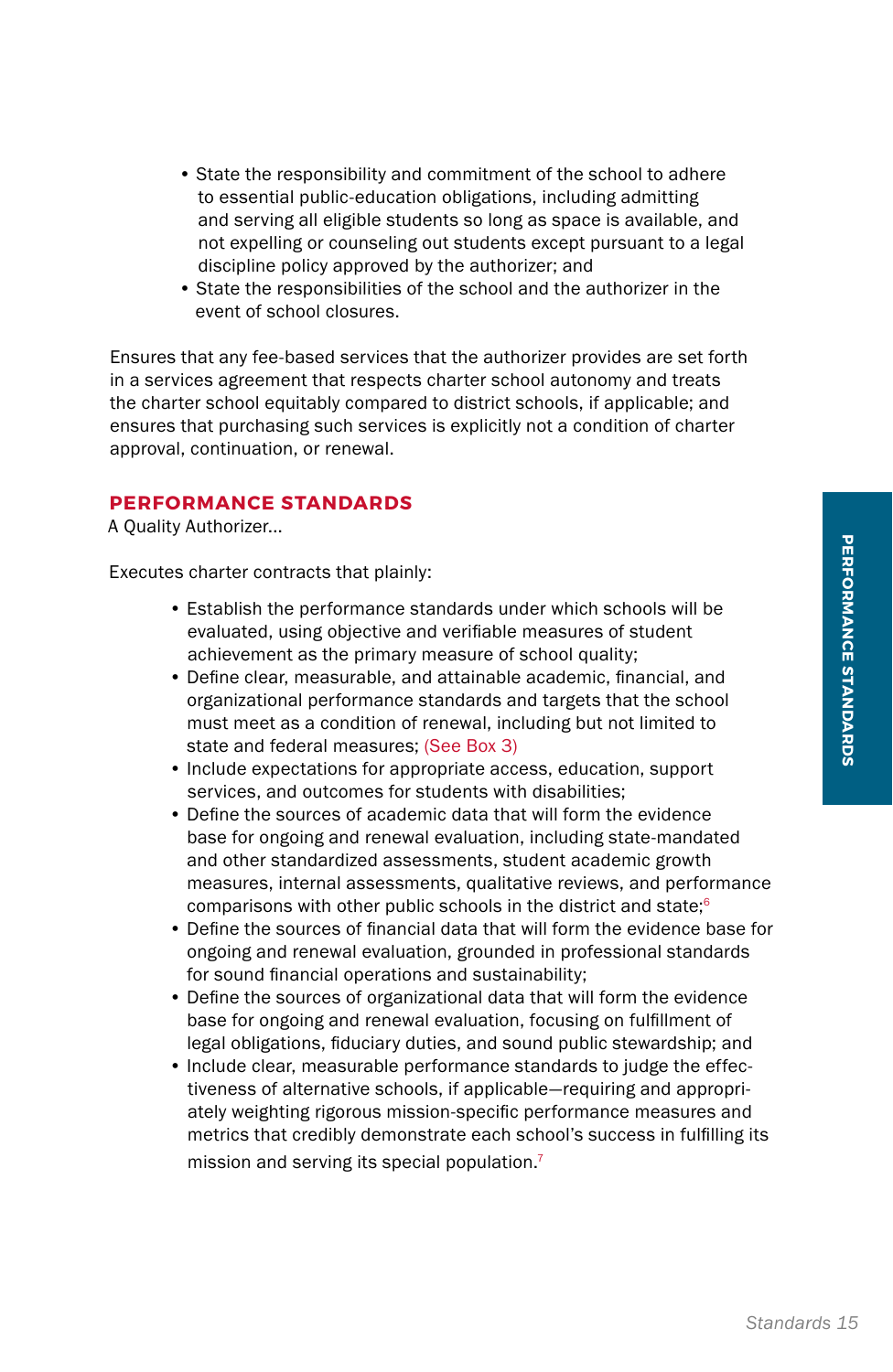#### **PROVISIONS FOR EDUCATION SERVICE OR MANAGEMENT CONTRACT (IF APPLICABLE)**

A Quality Authorizer...

For any school that contracts with an external (third-party) provider for education design and operation or management, includes additional contractual provisions that ensure rigorous, independent contract oversight by the charter governing board and the school's financial independence from the external provider. (See Box 4)

Reviews the proposed third-party contract as a condition of charter approval to ensure that it is consistent with applicable law, authorizer policy, and the public interest.

**"A QUALITY AUTHORIZER DEFINES AND COMMUNICATES TO SCHOOLS THE PROCESS, METHODS, AND TIMING OF GATHERING AND REPORT-ING SCHOOL PERFORMANCE AND COMPLIANCE DATA."**

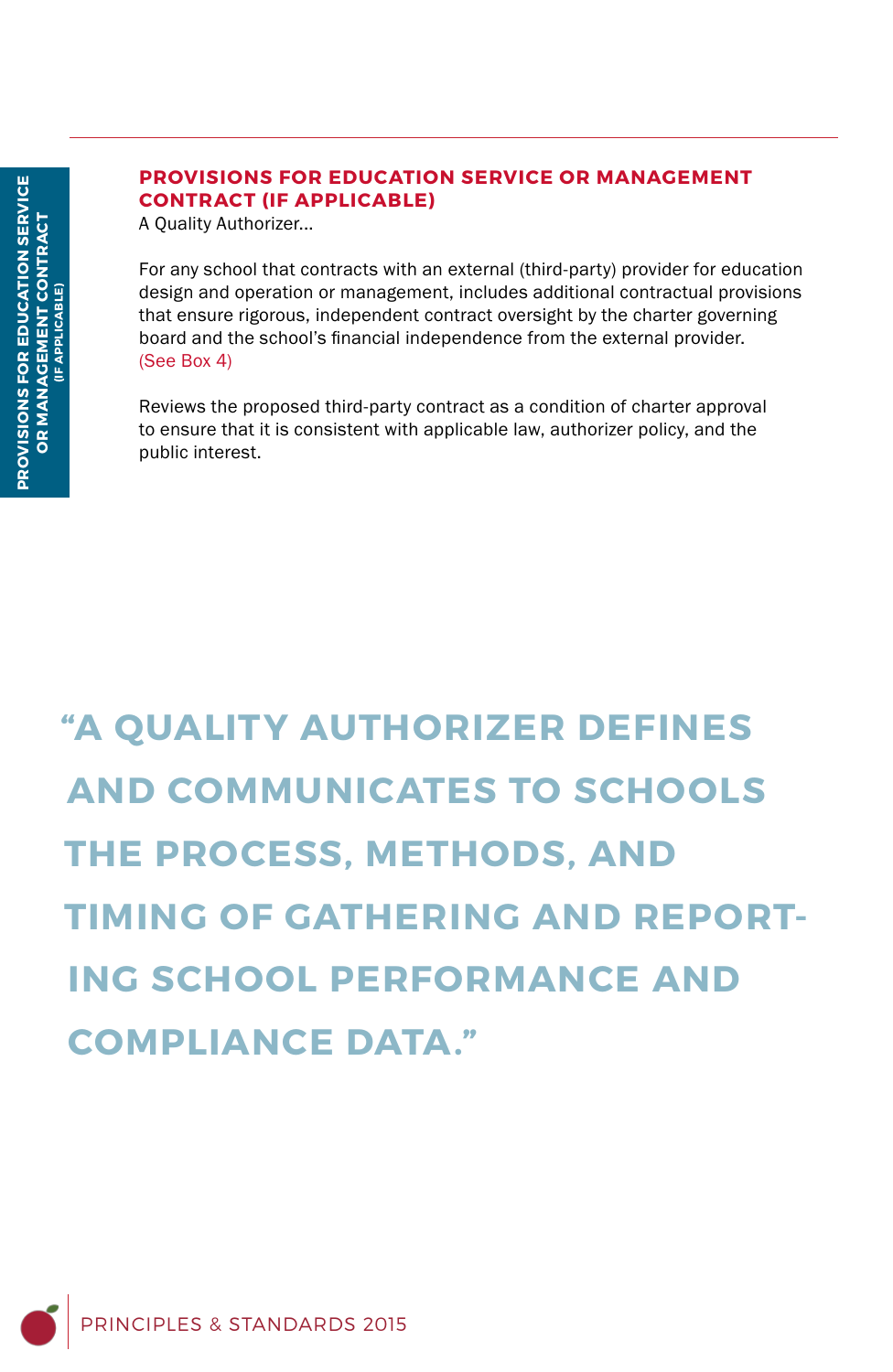#### **4. ONGOING OVERSIGHT AND EVALUATION**

A quality authorizer conducts contract oversight that competently evaluates performance and monitors compliance; ensures schools' legally entitled autonomy; protects student rights; informs intervention, revocation, and renewal decisions; and provides annual public reports on school performance.

#### **PERFORMANCE EVALUATION AND COMPLIANCE MONITORING** A Quality Authorizer...

Implements a comprehensive performance accountability and compliance monitoring system that is defined by the charter contract and provides the information necessary to make rigorous and standards-based renewal, revocation, and intervention decisions.

Defines and communicates to schools the process, methods, and timing of gathering and reporting school performance and compliance data.

Implements an accountability system that effectively streamlines federal, state, and local performance expectations and compliance requirements while protecting schools' legally entitled autonomy and minimizing schools' administrative and reporting burdens.

Provides clear technical guidance to schools as needed to ensure timely compliance with applicable rules and regulations.

Visits each school as appropriate and necessary for collecting data that cannot be obtained otherwise and in accordance with the contract, while ensuring that the frequency, purposes, and methods of such visits respect school autonomy and avoid operational interference.

Evaluates each school annually on its performance and progress toward meeting the standards and targets stated in the charter contract, including essential compliance requirements, and clearly communicates evaluation results to the school's governing board and leadership.

Requires and reviews annual financial audits of schools, conducted by a qualified independent auditor.

Communicates regularly with schools as needed, including both the school leaders and governing boards, and provides timely notice of contract violations or performance deficiencies.

Provides an annual written report to each school, summarizing its performance and compliance to date and identifying areas of strength and areas needing improvement.

Articulates and enforces stated consequences for failing to meet performance expectations or compliance requirements.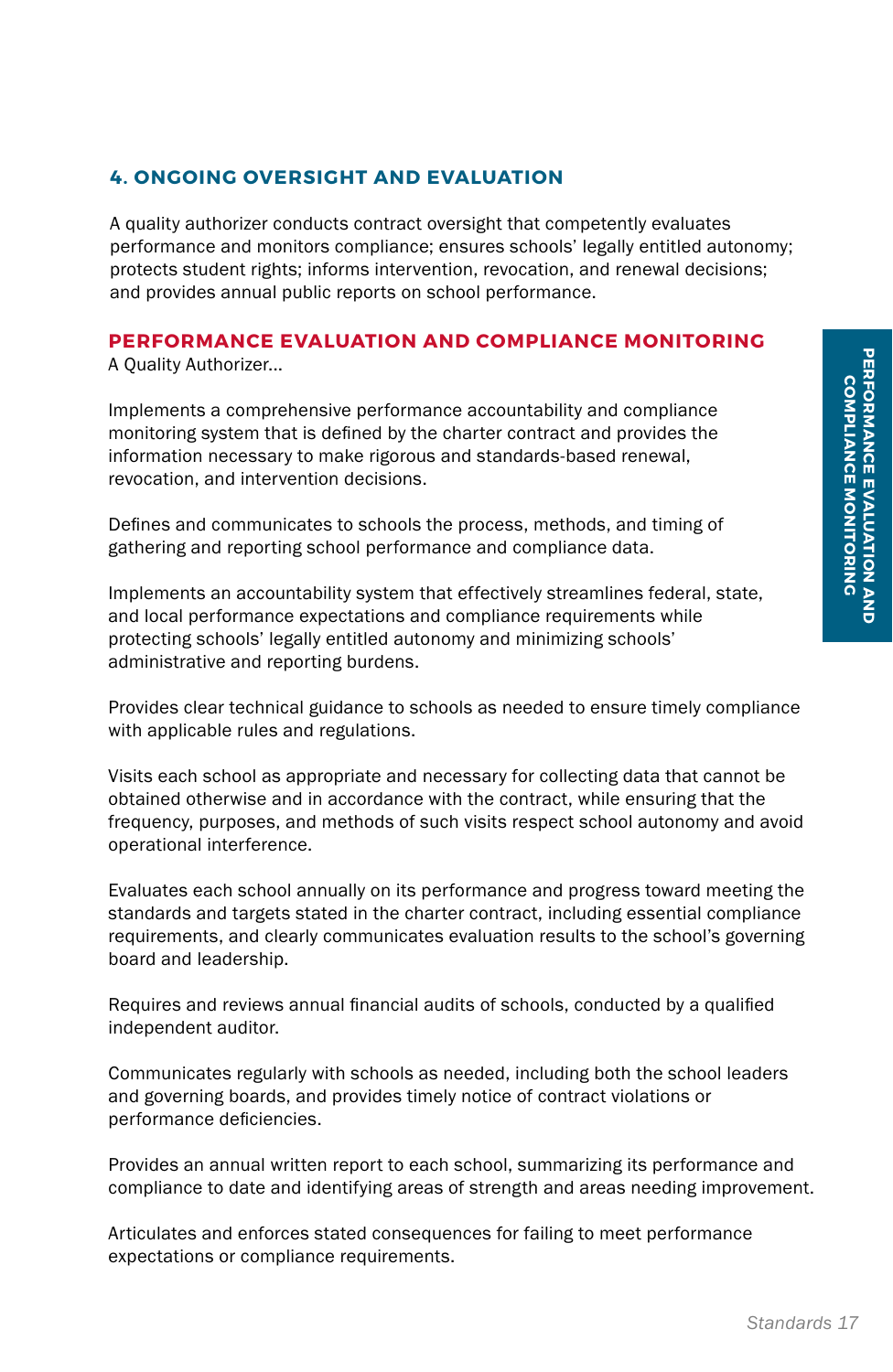#### **RESPECTING SCHOOL AUTONOMY**

A Quality Authorizer...

Respects the school's authority over its day-to-day operations.

Collects information from the school in a manner that minimizes administrative burdens on the school, while ensuring that performance and compliance information is collected with sufficient detail and timeliness to protect student and public interests.

Periodically reviews compliance requirements and evaluates the potential to increase school autonomy based on flexibility in the law, streamlining requirements, demonstrated school performance, or other considerations.

Refrains from directing or participating in educational decisions or choices that are appropriately within a school's purview under the charter law or contract.

#### **PROTECTING STUDENT RIGHTS**

A Quality Authorizer...

Ensures that schools admit students through a random selection process that is open to all students, is publicly verifiable, and does not establish undue barriers to application (such as mandatory information meetings, mandated volunteer service, or parent contracts) that exclude students based on socioeconomic, family, or language background, prior academic performance, special education status, or parental involvement.

Ensures that schools provide access and services to students with disabilities as required by applicable federal and state law, including compliance with student individualized education programs and Section 504 plans, facilities access, and educational opportunities.

Ensures clarity in the roles and responsibilities of all parties involved in serving students with disabilities.<sup>8</sup>

Ensures that schools provide access to and appropriately serve other special populations of students, including English learners, homeless students, and gifted students, as required by federal and state law.

Ensures that schools' student discipline policies and actions are legal and fair, and that no student is expelled or counseled out of a school outside of that process.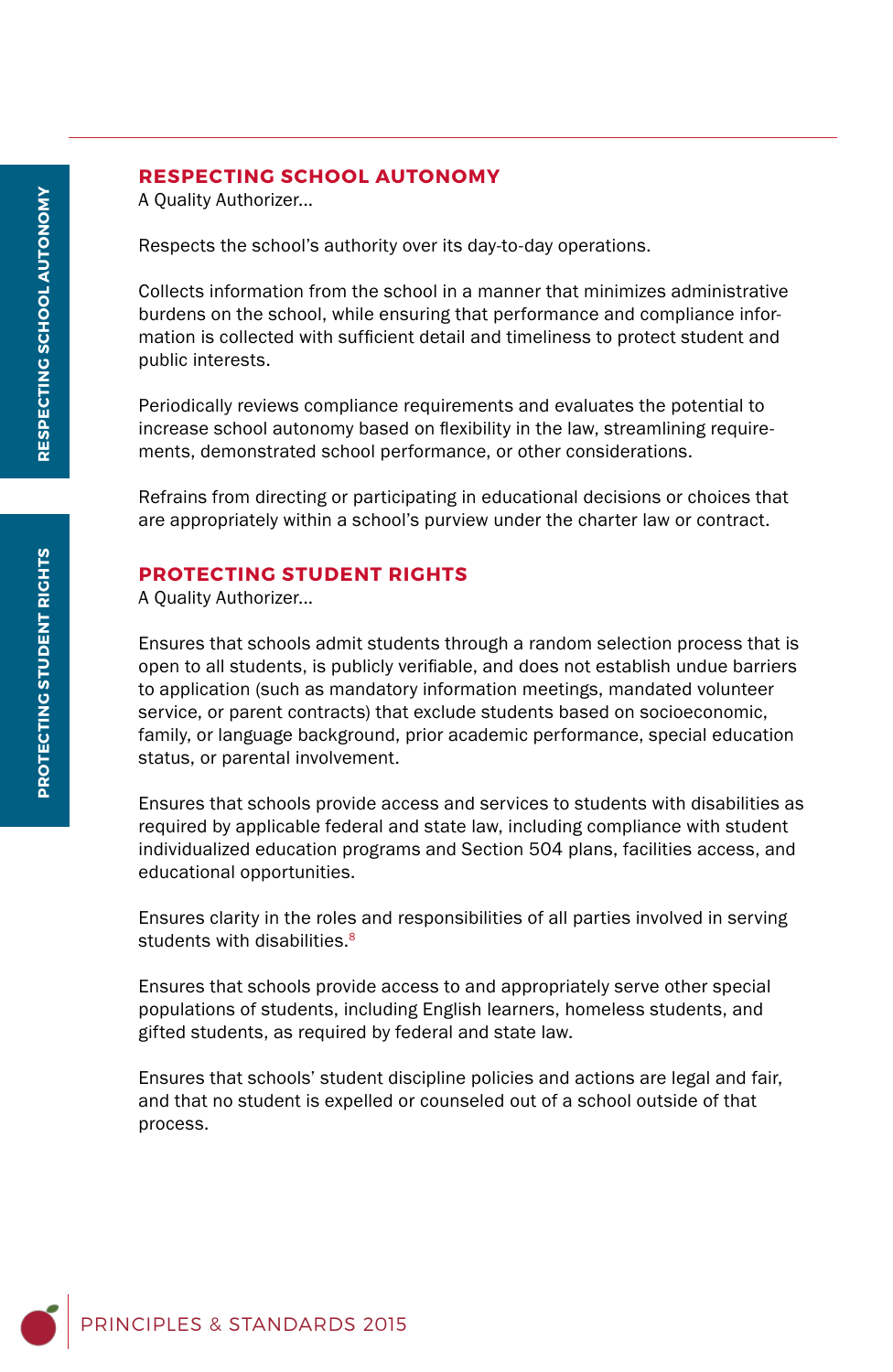#### **INTERVENTION**

A Quality Authorizer...

Establishes and makes known to schools at the outset an intervention policy that states the general conditions that may trigger intervention and the types of actions and consequences that may ensue.

Gives schools clear, adequate, evidence-based, and timely notice of contract violations or performance deficiencies.

Allows schools reasonable time and opportunity for remediation in nonemergency situations.

Where intervention is needed, engages in intervention strategies that clearly preserve school autonomy and responsibility (identifying what the school must remedy without prescribing solutions).

#### **PUBLIC REPORTING**

A Quality Authorizer...

Produces an annual public report that provides clear, accurate performance data for the charter schools it oversees, reporting on individual school and overall portfolio performance according to the framework set forth in the charter contract.

**Standards 19**<br> **Standards 19**<br>
Standards 19 **"A QUALITY AUTHORIZER REFRAINS FROM DIRECTING OR PARTICIPATING IN EDUCATIONAL DECISIONS OR CHOICES THAT ARE... WITHIN A SCHOOL'S PURVIEW..."**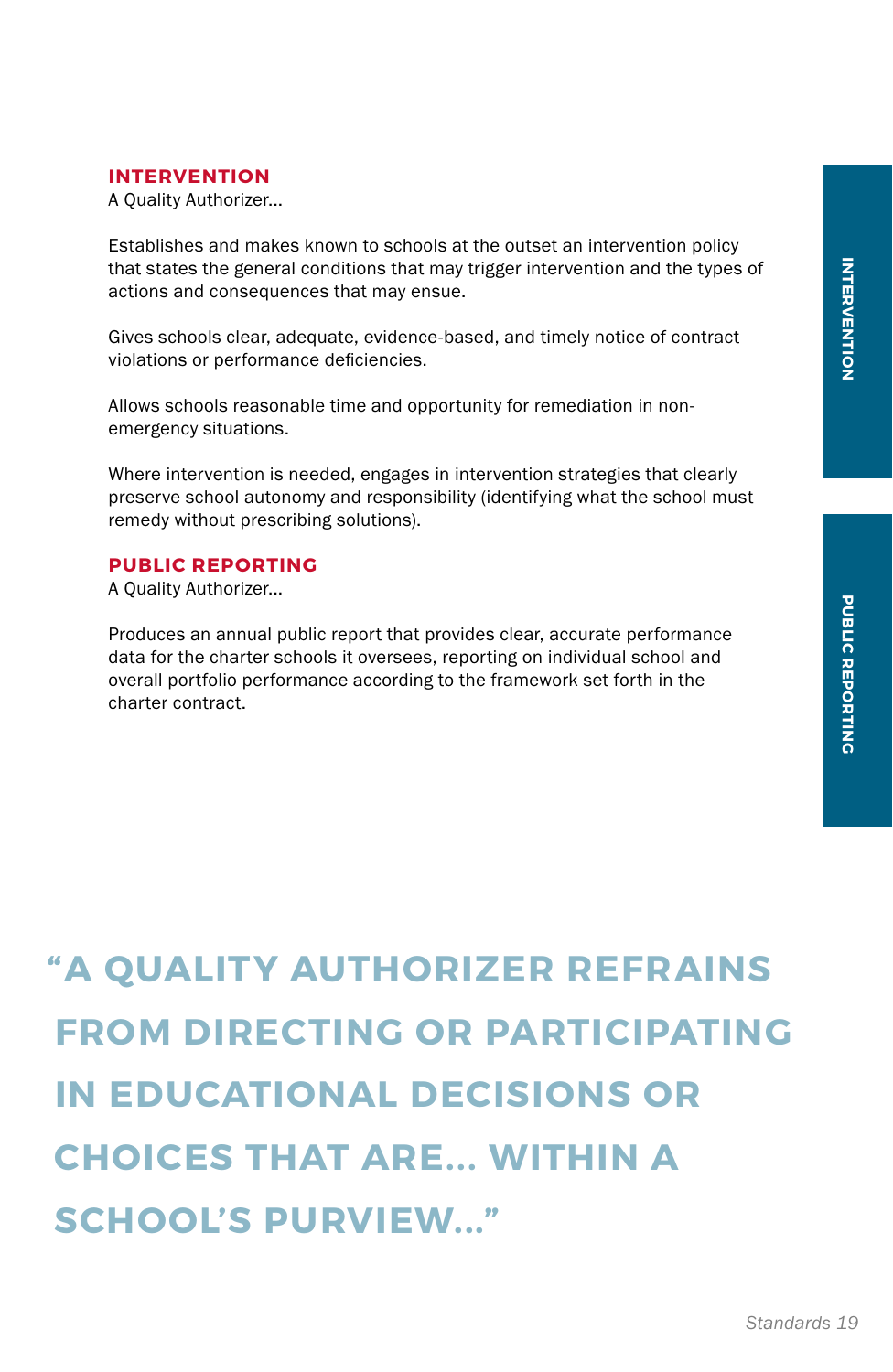#### **5. REVOCATION AND RENEWAL DECISION MAKING**

A quality authorizer designs and implements a transparent and rigorous process that uses comprehensive academic, financial, and operational performance data to make merit-based renewal decisions, and revokes charters when necessary to protect student and public interests.<sup>9</sup>

#### **REVOCATION**

A Quality Authorizer...

Revokes a charter during the charter term if there is clear evidence of extreme underperformance or violation of law or the public trust that imperils students or public funds.

#### **RENEWAL DECISIONS BASED ON MERIT AND INCLUSIVE EVIDENCE**

A Quality Authorizer...

Bases the renewal process and renewal decisions on thorough analyses of a comprehensive body of objective evidence defined by the performance framework in the charter contract.

Grants renewal only to schools that have achieved the standards and targets stated in the charter contract, are organizationally and fiscally viable, and have been faithful to the terms of the contract and applicable law.

Does not make renewal decisions, including granting probationary or short-term renewals, on the basis of political or community pressure or solely on promises of future improvement.

**"A QUALITY AUTHORIZER DOES NOT MAKE RENEWAL DECISIONS... ON THE BASIS OF POLITICAL OR COMMUNITY PRESSURE OR SOLELY ON PROMISES OF FUTURE IMPROVEMENT."**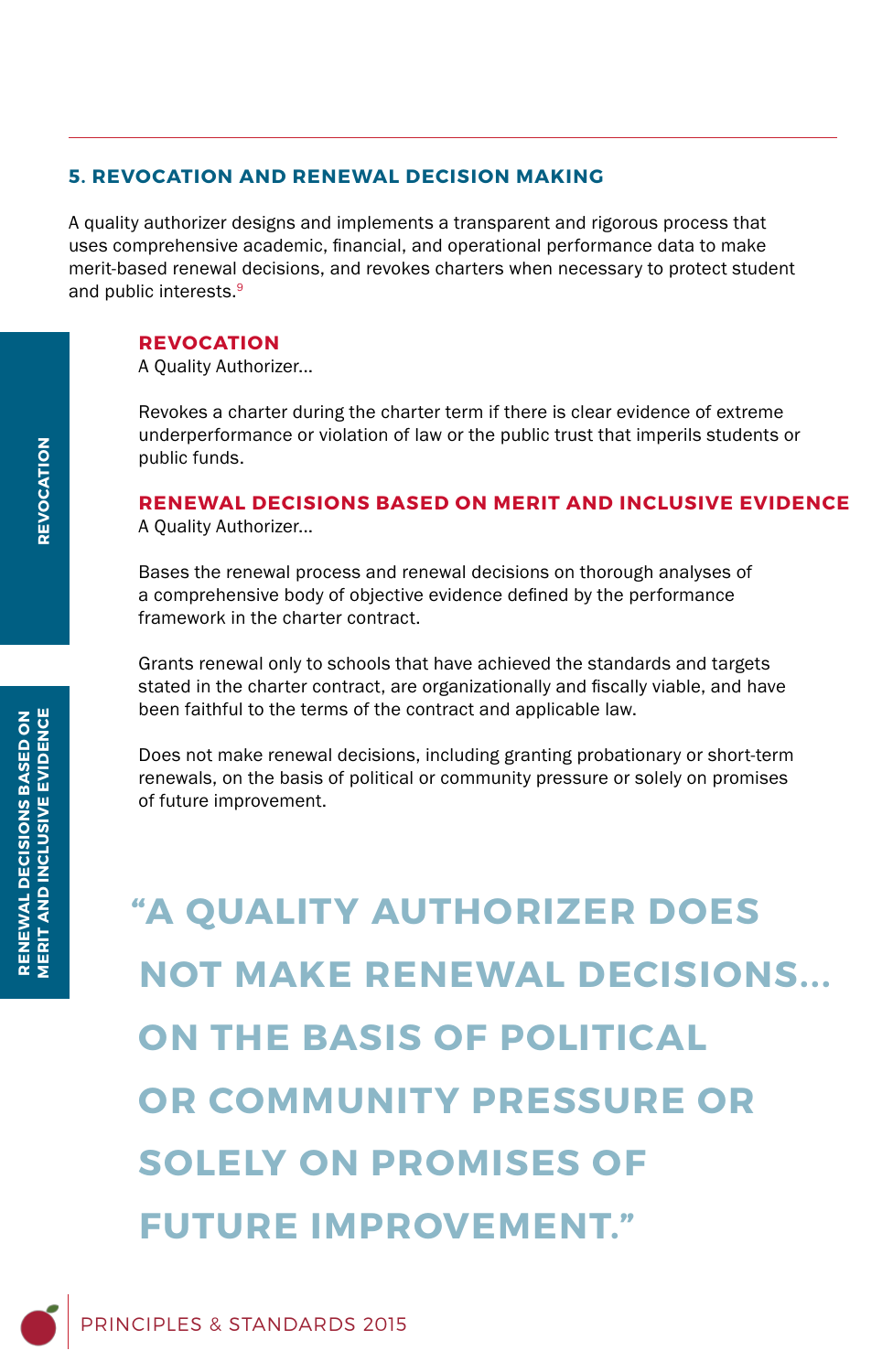**CLOSURE**

**CLOSURE** 

A Quality Authorizer...

Provides to each school, in advance of the renewal decision, a cumulative performance report that:

- Summarizes the school's performance record over the charter term; and
- States the authorizer's summative findings concerning the school's performance and its prospects for renewal.

Requires any school seeking renewal to apply for it through a renewal application, which provides the school a meaningful opportunity and reasonable time to respond to the cumulative report; to correct the record, if needed; and to present additional evidence regarding its performance.

#### **FAIR, TRANSPARENT PROCESS**

A Quality Authorizer...

Clearly communicates to schools the criteria for charter revocation, renewal, and non-renewal decisions that are consistent with the charter contract.

Promptly notifies each school of its renewal (or, if applicable, revocation) decision, including written explanation of the reasons for the decision.

Promptly communicates renewal or revocation decisions to the school community and public within a time frame that allows parents and students to exercise choices for the coming school year.

Explains in writing any available rights of legal or administrative appeal through which a school may challenge the authorizer's decision.

Regularly updates and publishes the process for renewal decision making, including guidance regarding required content and format for renewal applications.

#### **CLOSURE**

A Quality Authorizer...

In the event of a school closure, oversees and works with the school governing board and leadership in carrying out a detailed closure protocol that ensures timely notification to parents; orderly transition of students and student records to new schools; and disposition of school funds, property, and assets in accordance with law.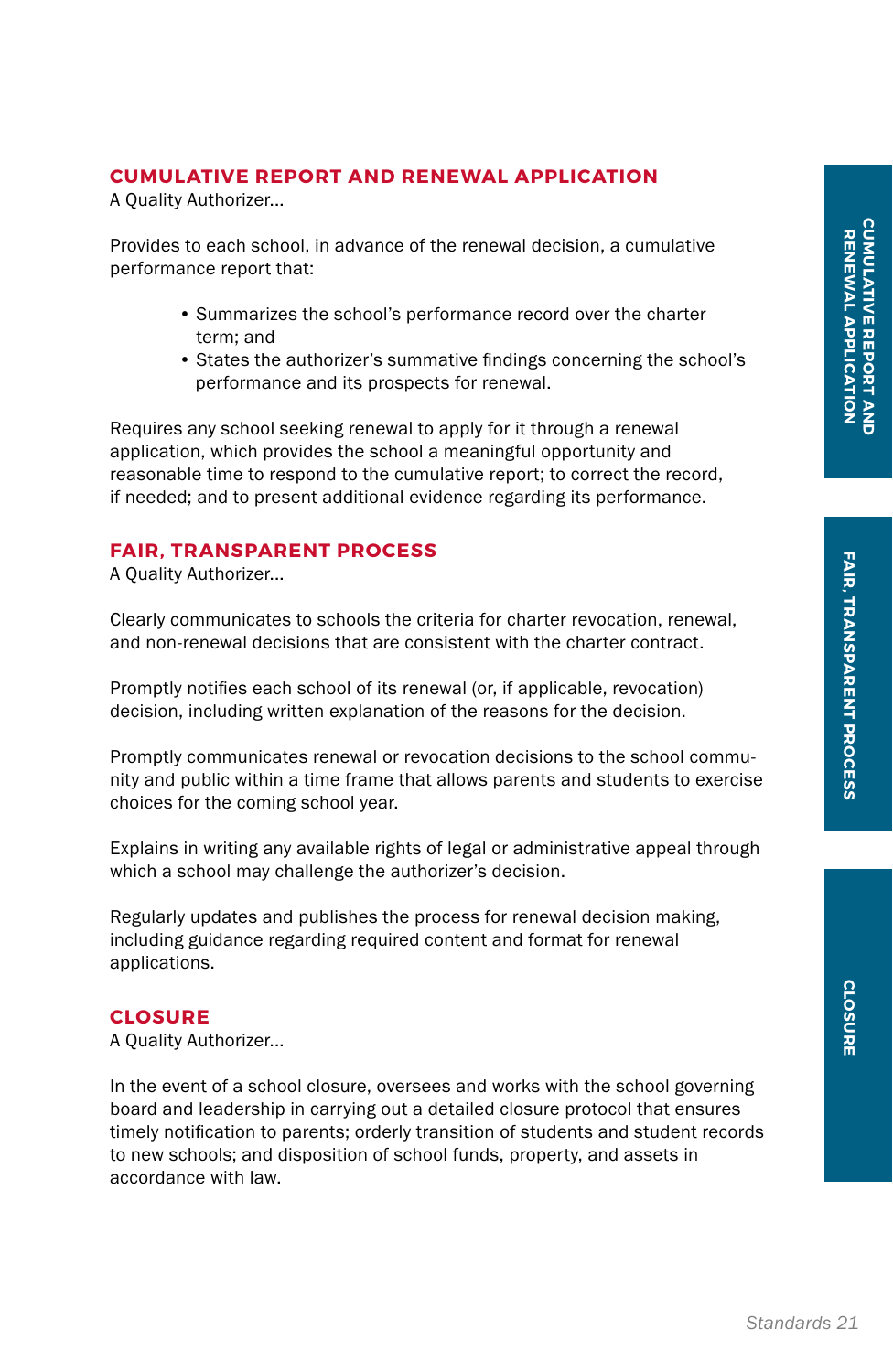## KEY ELEMENTS FOR SPECIAL TOPICS

#### **BOX 1**

#### **ELEMENTS FOR EXISTING SCHOOL OPERATORS OR REPLICATORS**

Applicants who are existing school operators or replicators should be required to:

- Provide clear evidence of their capacity to operate new schools successfully while maintaining quality in existing schools; $10$
- Document their educational, organizational, and financial performance records based on all existing schools;
- Explain any never-opened, terminated, or non-renewed schools (including terminated or non-renewed third-party contracts to operate schools);
- Present their growth plan, business plan, and most recent financial audits; and
- Meet high standards of academic, organizational, and financial success to earn approval for replication.

#### **BOX 2**

#### **ELEMENTS FOR APPLICANTS PROPOSING TO CONTRACT WITH EDUCATION SERVICE OR MANAGEMENT PROVIDERS**

Applicants proposing to contract for education services or management should be required to provide:

- Evidence of the service provider's educational and management success;
- A draft (or existing) service/management contract that sets forth proposed key terms, including roles and responsibilities of the school governing board, the school staff, and the service provider; the services and resources to be provided; performance-evaluation measures and mechanisms; detailed explanation of compensation to be paid to the provider; financial controls and oversight; investment disclosure; methods of contract oversight and enforcement; and conditions for contract renewal and termination; and
- Disclosure and explanation of any existing or potential conflicts of interest between the school governing board and proposed service provider or any affiliated business entities.

PRINCIPLES & STANDARDS 2015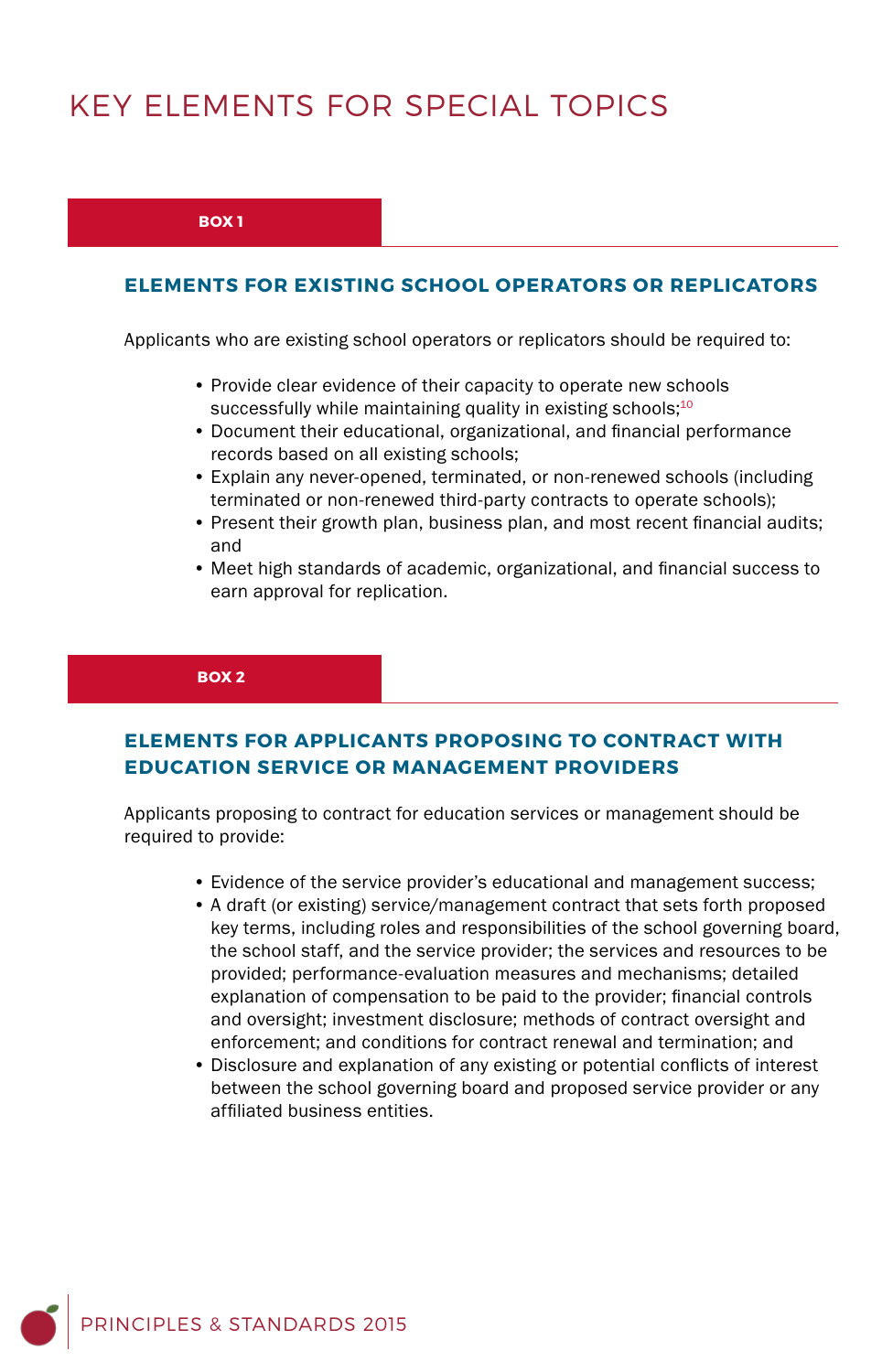#### **BOX 3**

#### **PERFORMANCE STANDARDS**

Performance standards enable schools and authorizers to know the outcomes for which authorizers will hold schools accountable. They are the basis for school evaluation and should be incorporated in the charter contract, commonly as an attachment. Academic, financial, and organizational performance standards should include clearly defined and measurable indicators, measures, metrics, and targets that:

#### *Academic Performance*

- Set expectations for student academic achievement status or proficiency, including comparative proficiency;
- Set expectations for student academic growth, including adequacy of growth toward state standards;
- Incorporate state and federal accountability systems, including state grading and/or rating systems;
- Set expectations for postsecondary readiness, including graduation rates (for high schools); and
- Provide schools an option to incorporate mission-specific performance measures for which the school has presented valid, reliable, and rigorous means of assessment approved by the authorizer.<sup>11</sup>

#### *Financial Performance*

- Enable the authorizer to monitor and evaluate the school's financial stability and viability based on short-term performance, and
- Enable the authorizer to monitor and evaluate the school's long-term financial sustainability.

#### *Organizational Performance*

- Define the essential elements of the educational program for which the authorizer will hold the school accountable;
- Define financial management and oversight standards based on generally accepted accounting principles;
- Hold school governing boards accountable for meeting statutory and board-established operating and reporting requirements;<sup>12</sup>
- Ensure school compliance with student and employee rights and obligations; and
- Establish expectations related to the school environment, including health and safety, transportation, facilities, and appropriate handling of records.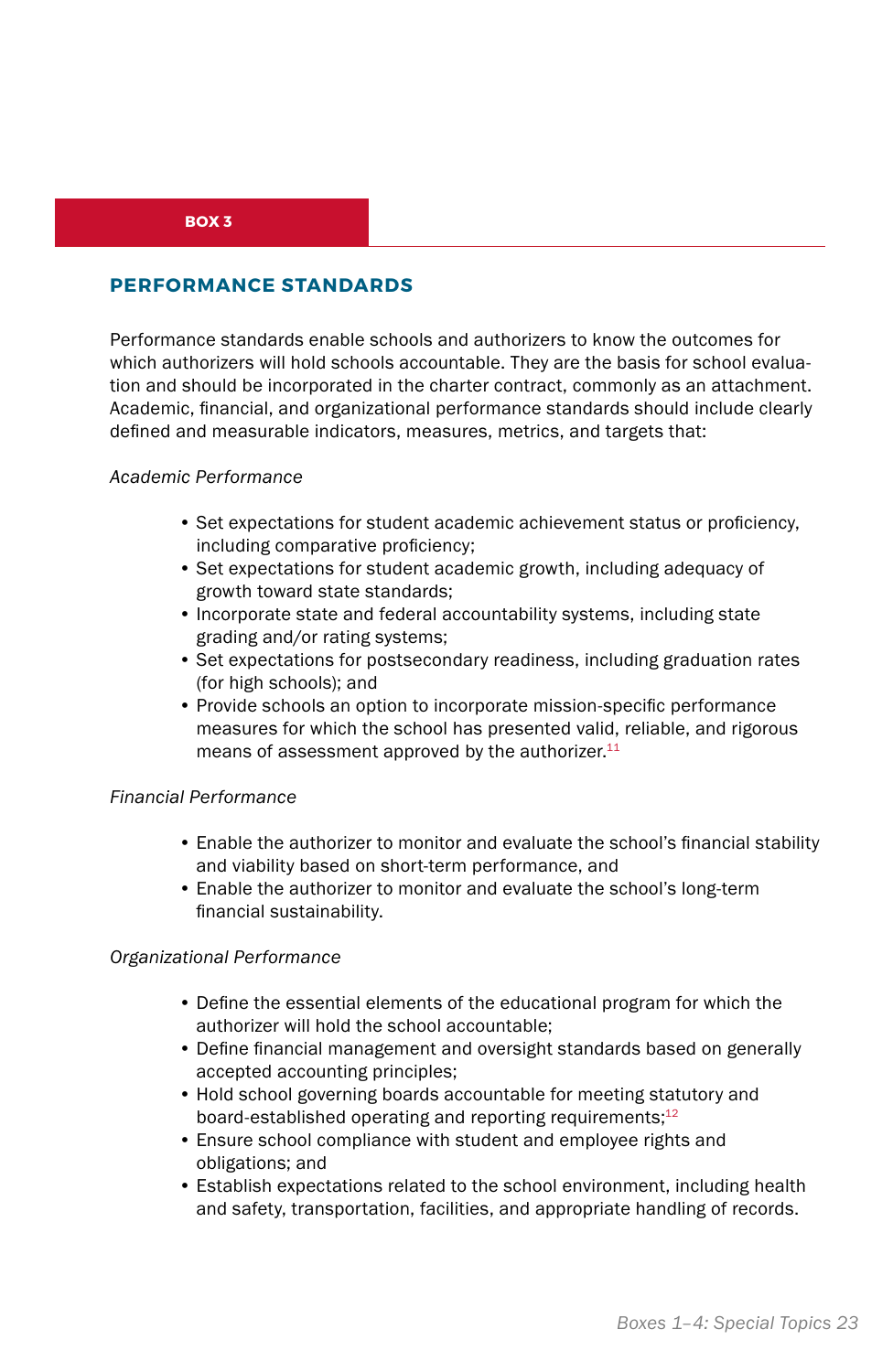#### **EDUCATION SERVICE OR MANAGEMENT CONTRACTS**

Charter contracts for schools that are contracting with external (third-party) providers for comprehensive services or management should include additional provisions that:

- Clearly establish the primacy of the charter contract over the third-party contract;
- Clearly identify the school governing board as the party ultimately responsible for the success or failure of the school, and clearly define the external provider as a vendor of services;
- Prohibit the third party from selecting, approving, employing, compensating, or serving as school governing board members;
- Require the school governing board to directly select, retain, and compensate the school attorney, accountant, and audit firm;
- Provide for payments from the authorizer to the school to be made to an account controlled by the school governing board, not the third party;
- Require all instructional materials, furnishings, and equipment purchased or developed with public funds to be the property of the school, not the third party;
- Condition charter approval on authorizer review and approval of the third-party contract; and

Require the third-party contract to articulate:

- The roles and responsibilities of the school governing board and the service provider, including all services to be provided under the contract;
- The performance measures, consequences, and mechanisms by which the school governing board will hold the provider accountable for performance, aligned with the performance measures in the charter contract;
- All compensation to be paid to the provider, including all fees, bonuses, and what such compensation includes or requires;
- Terms of any facility agreement that may be part of the relationship;
- Financial reporting requirements and provisions for the school governing board's financial oversight;
- All other financial terms of the contract, including disclosure and documentation of all loans or investments by the provider to the school, and provision for the disposition of assets in accordance with law;
- Assurances that the school governing board, at all times, maintains independent fiduciary oversight and authority over the school budget and ultimate responsibility for the school's performance;
- Provisions for contract termination without "poison pill" penalties; and
- Respective responsibilities of the governing board and service provider in the event of school closure.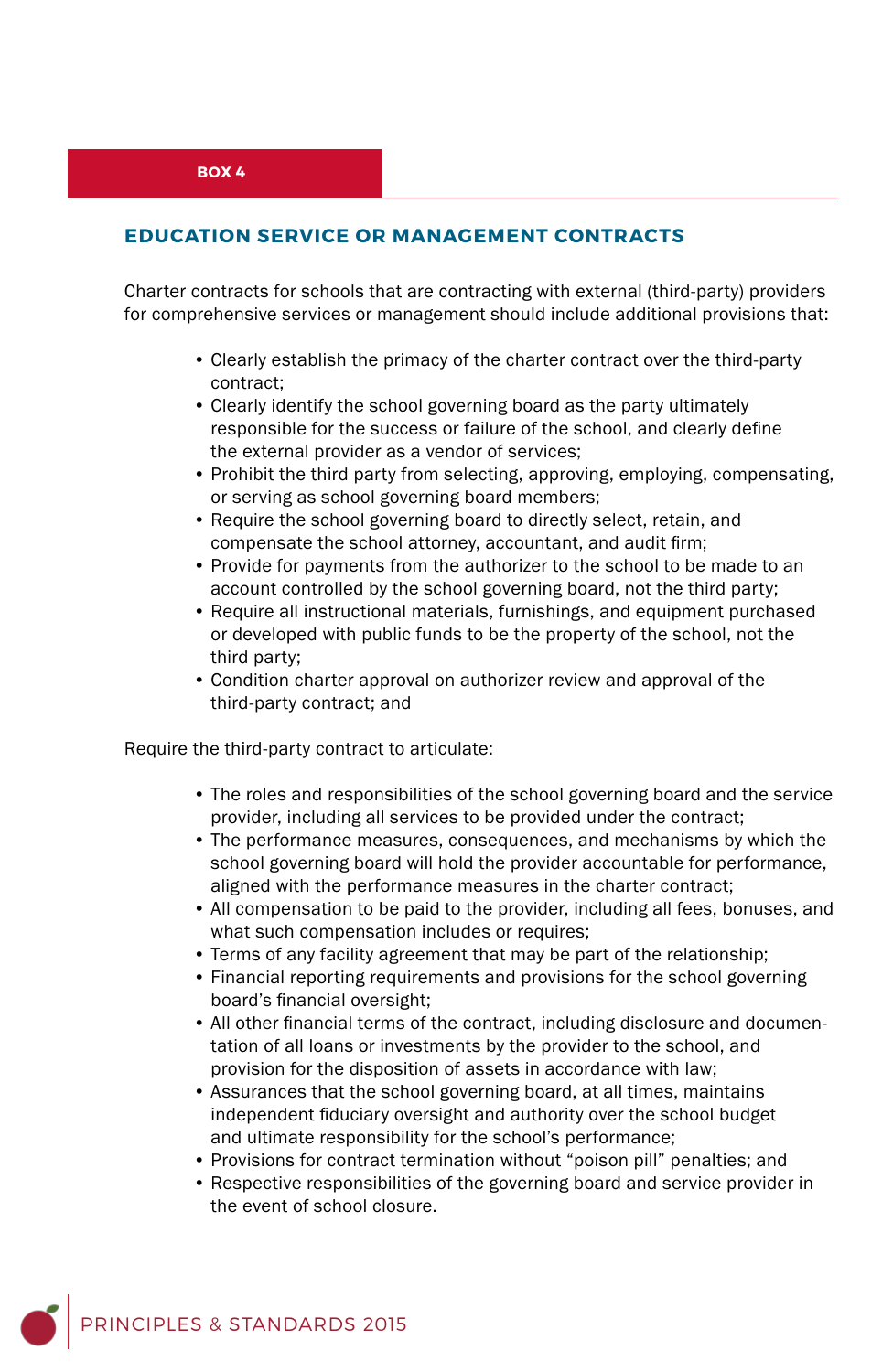## **"PERFORMANCE STANDARDS ENABLE SCHOOLS AND AUTHORIZERS TO KNOW THE OUTCOMES FOR WHICH AUTHORIZERS WILL HOLD SCHOOLS ACCOUNTABLE."**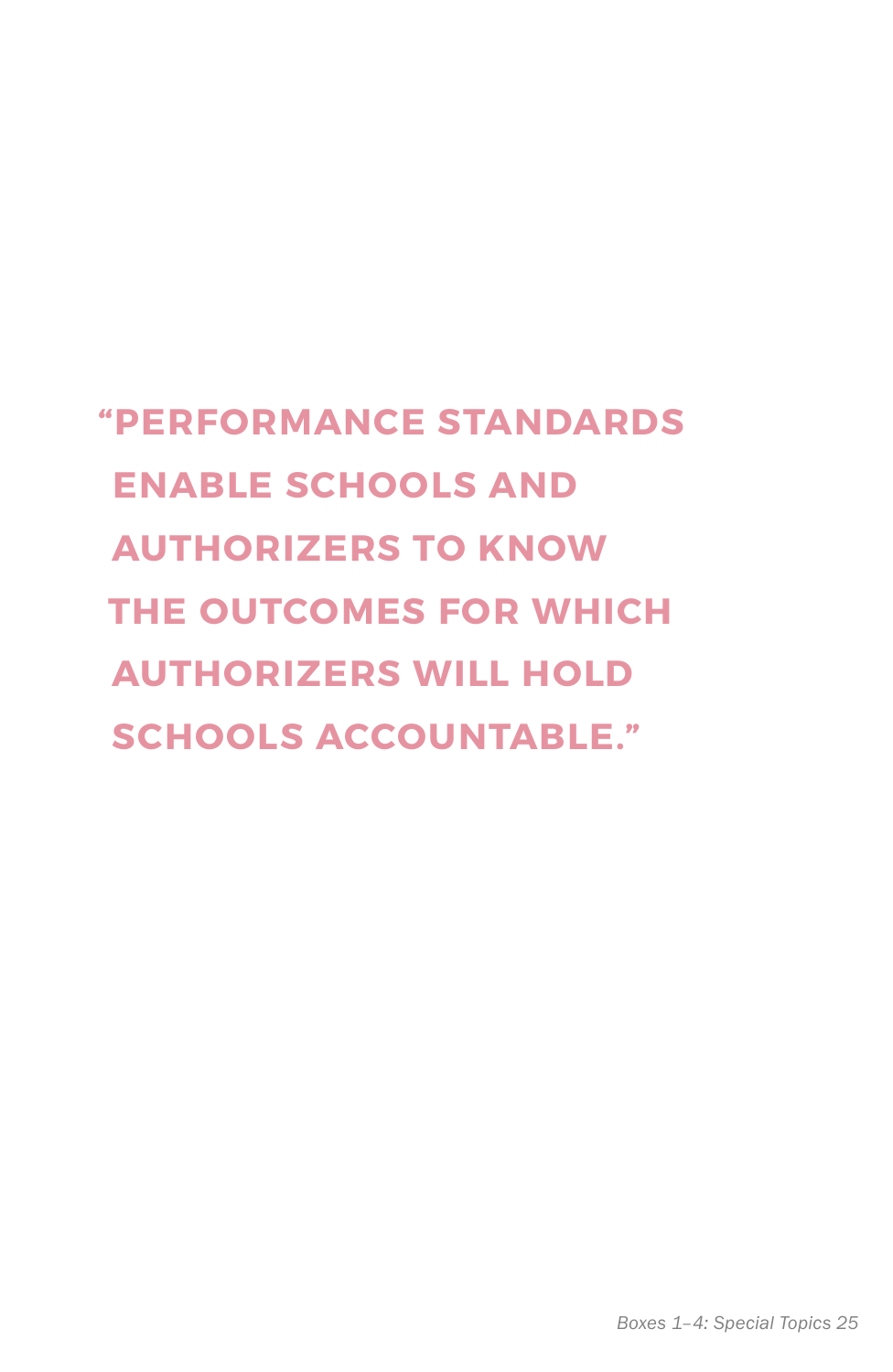## END NOTES

- 1 The term "authorizers," as used in this publication, may refer to authorizing institutions as well as the individuals who carry out the work.
- 2 For example, an authorizing agency that also has non-charter school responsibilities should structure its authorizing-related funding to avoid conflicts or competition with its non-charter school programs and services. Likewise, authorizers that receive funding from school fees should implement protections to ensure that the potential for revenue gain or loss from each school does not influence charter approval, renewal, or revocation decisions. An authorizer's use of oversight fees should be restricted to fulfillment of its authorizing responsibility so that the authorizing function is revenue neutral.
- 3 Some states refer to the charter application as the charter "petition" or "proposal."
- 4 Some authorizers allow charter applications to be submitted any time on a rolling basis. NACSA recommends establishing fixed, published application periods and deadlines to enable the authorizer to proactively plan and conduct a high-quality review process—integrated into the authorizer's annual work calendar—rather than simply react to applications whenever they might arrive. A well-planned process might include minimum timeframes such as: 1) three months from release of the RFP/application packet to the application deadline; 2) three months for evaluation of the applications; and 3) nine months, but preferably 12–18 months, from approval to school opening.
- 5 Although some state laws allow or require shorter charter terms—or do not establish a term at all—NACSA recommends five operating years per charter term. Such a term allows a school to develop beyond the startup phase and to produce a sufficient performance record and body of data needed for sound high-stakes decision making.
- 6 See www.qualitycharters.org for recommendations on selecting comparison schools.
- 7 Alternative schools subject to different performance standards should be formally designated by the state for serving a primarily special-needs, non-traditional, or highly at-risk population. Mission-specific measures for alternative schools may include, for example, measures for student academic growth or postsecondary readiness, and should be grounded in objective, valid, reliable assessments.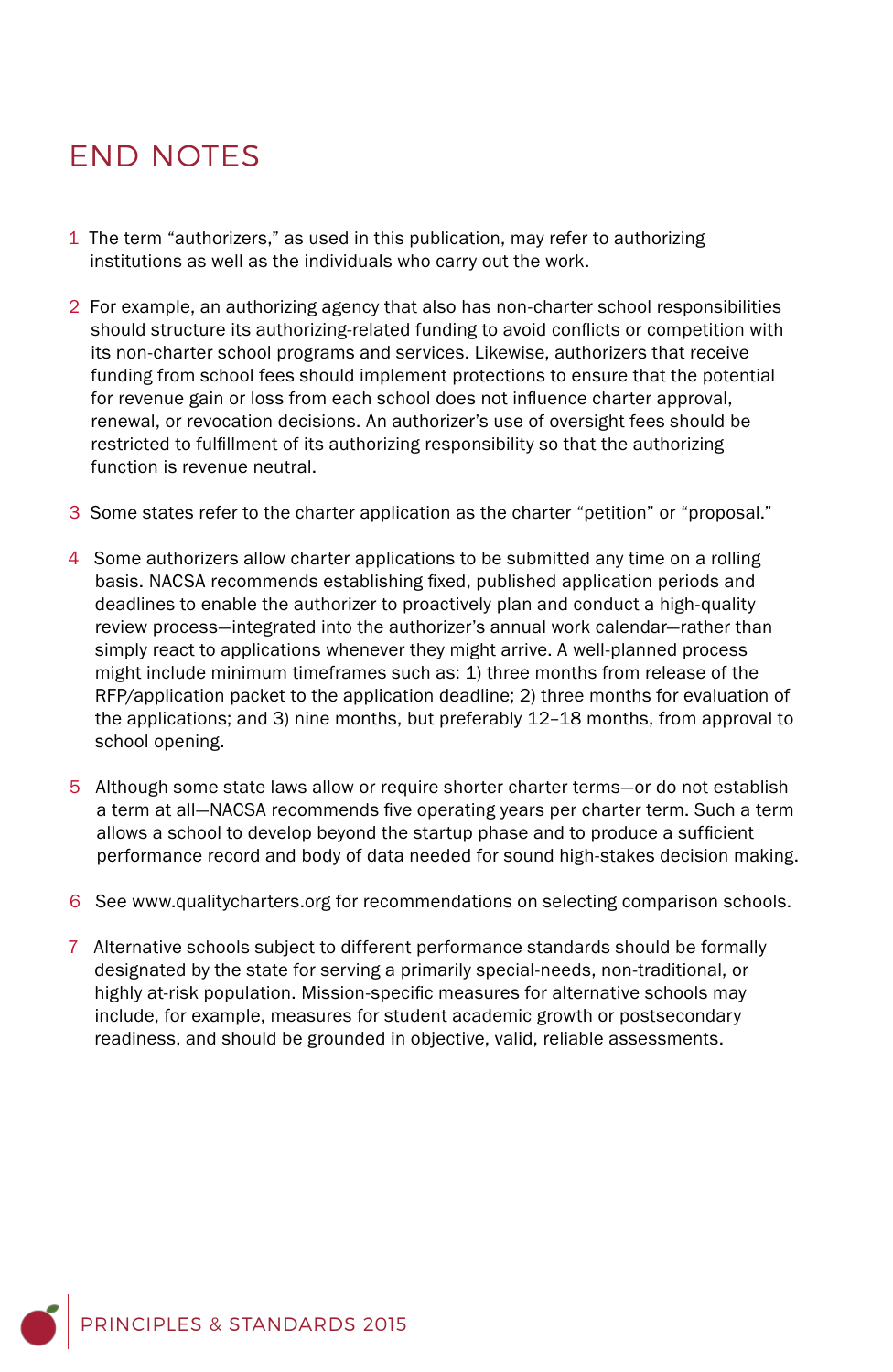

- 8 Many authorizers, particularly those that are state education agencies or local education agencies for special education purposes, have responsibilities of their own regarding the identification, admissions, and placement of students with disabilities who enroll in charter schools, as well as with the delivery of services, transfer of records, and oversight of special-education programs in the schools they oversee. These agencies retain such responsibilities with charter schools they oversee, though the mechanisms, procedures, and roles and responsibilities may shift as a result of the relationship between a charter school and its authorizer.
- 9 Revocation, as distinguished from non-renewal, may occur at any time during the charter term when there is clear evidence of extreme violations or failings that warrant termination of the charter to protect student and public interests. Nonrenewal is an authorizer's decision not to renew a charter at the end of its term.
- 10 For more detailed guidance on evaluating existing school operators or replicators, see NACSA resources at www.qualitycharters.org.
- 11 NACSA recommends that all authorizers include rigorous assessment of student academic growth in their performance standards for charter schools. Authorizers should be aware that there are a variety of types of growth measures and methodologies, some of which may be used or required by particular states. A majority of states have either adopted or are in the process of adopting student academic growth targets as part of their assessment system. To understand individual student progress in states that do not provide growth analysis, charter authorizers can obtain and analyze state assessment data themselves, or require charter schools to administer national assessments that readily provide student growth data and analysis. To select and implement assessment systems that will produce quality student growth data, it is important for authorizers (and schools) to have a basic understanding of common methods of growth analysis and their respective advantages, limitations, and appropriate (or inappropriate) uses. For a concise, practical guide to growth measures and methodologies, see NACSA Issue Brief No. 19, "An Authorizer's Guide to the Use of Student Growth Data," at www.qualitycharters.org.
- 12 Examples of statutory requirements include compliance with open-meeting and public records laws. Examples of board-established requirements include duly adopted bylaws and policies.